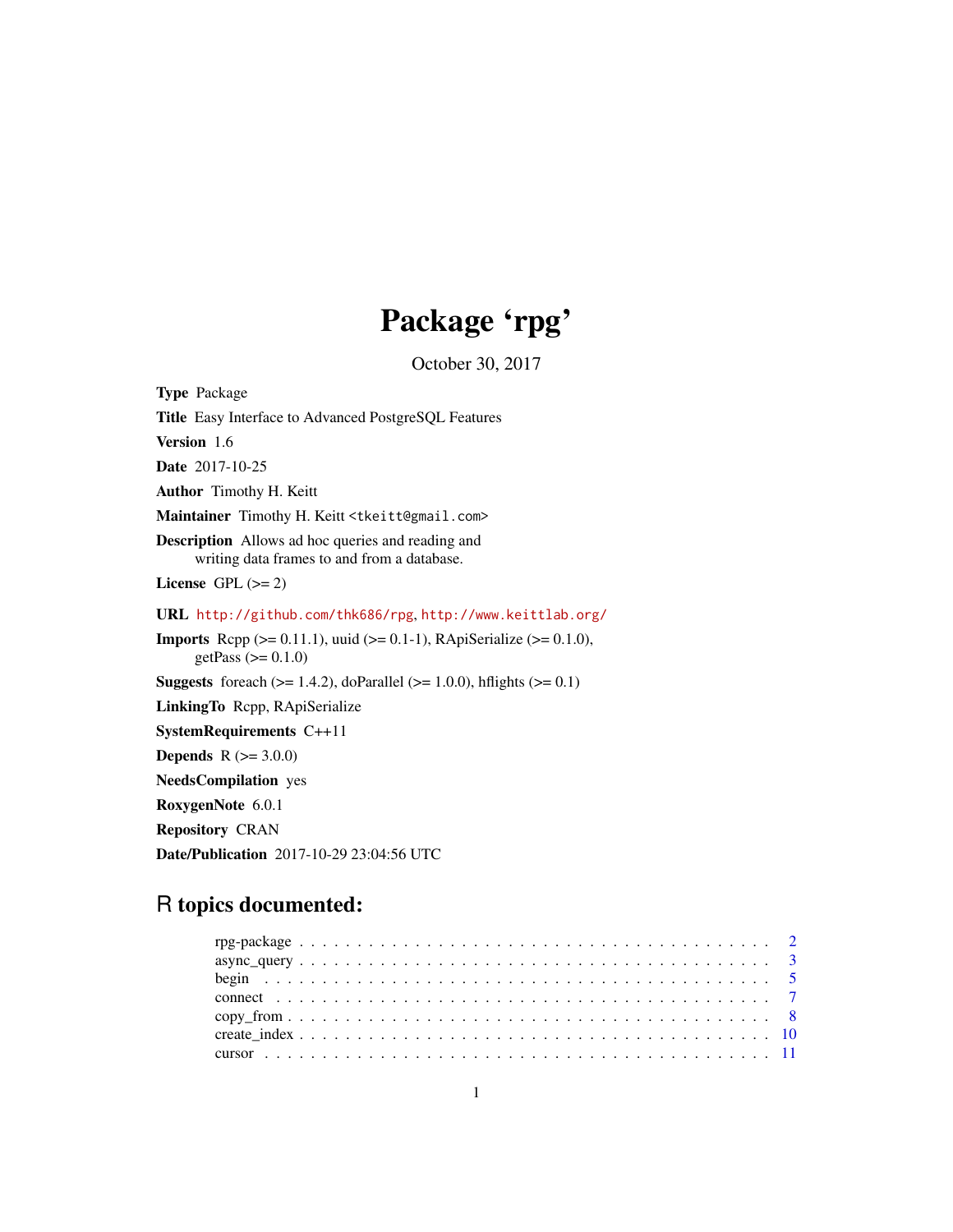# <span id="page-1-0"></span>2 rpg-package

| Index | 31 |
|-------|----|
|       |    |

rpg-package *Easy Access to Advanced PostgreSQL Features*

#### <span id="page-1-1"></span>Description

Provides functions for connecting to, reading from and writing to a PostgreSQL database. Facilities for tracing the communication between R and PostgreSQL are provided, as are function to retieve detailed session metadata.

# Details

| Package: | rpg            |
|----------|----------------|
| Type:    | Package        |
| Version: | 1.5            |
| Date:    | $2017 - 2 - 8$ |
| License: | GPL.           |

The main functions are connect, which establishes a connection, query, which issues queries and fetch, which retieves results. Intelligent defaults are used throughout. Functions that require a connection will automatically attempt to establish a valid connection based on a previous connection or from defaults. The defaults can be overriden in a variety of ways.

# Author(s)

Timothy H. Keitt <http://www.keittlab.org/>

Maintainer: Timothy H. Keitt <tkeitt@gmail.com>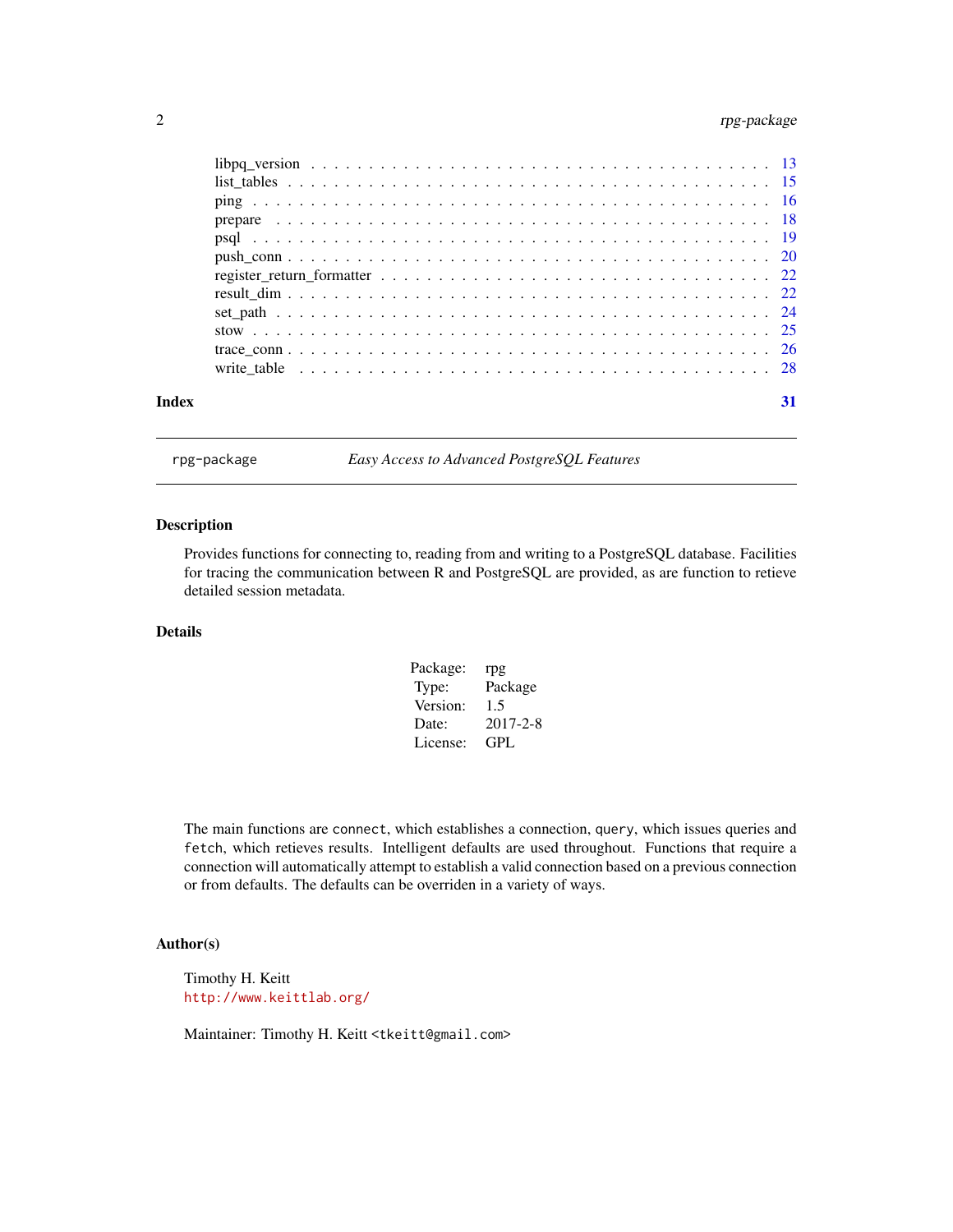# <span id="page-2-0"></span>async\_query 3

# References

<http://github.com/thk686/rpg>, <http://www.postgresql.org/>

async\_query *Asynchronous query processing*

# **Description**

Manage an asynchronous query

# Usage

 $async_query(sql = "", pars = NULL)$ 

async\_status()

is\_busy()

cancel()

finish\_async()

#### Arguments

| sql  | a query string         |
|------|------------------------|
| pars | a vector of parameters |

# Details

These functions expose the asynchronous query interface from libpq. The function async\_query issues a query. Its call is identical to [query](#page-21-1) except that it will return immediately. When the issued command is ready, the function async\_status will return a query status object exactly as [query](#page-21-1). Otherwise it will return "BUSY" to indicate the server has not finished or "DONE" to indicate there is nothing more to fetch.

If async\_status does not return "DONE", then you should call finish\_async to free pending results. Note that a call to finish\_async may block until the server is finished processing the command. It calls cancel internally but there is no guarantee the command will abort.

Any pending results will be lost if you call [query](#page-21-1), [execute](#page-21-1) or [fetch](#page-21-1) with a sql string prior to async\_query returning DONE. If you need to issue queries while waiting on an async call, then use [push\\_conn](#page-19-1) to save the query state, [connect](#page-6-1) to make a new connetion, and then [pop\\_conn](#page-19-2) followed by async\_status.

is\_busy is a slightly faster shortcut to check whether the server has completed the query. You must still call async\_status to fetch the results.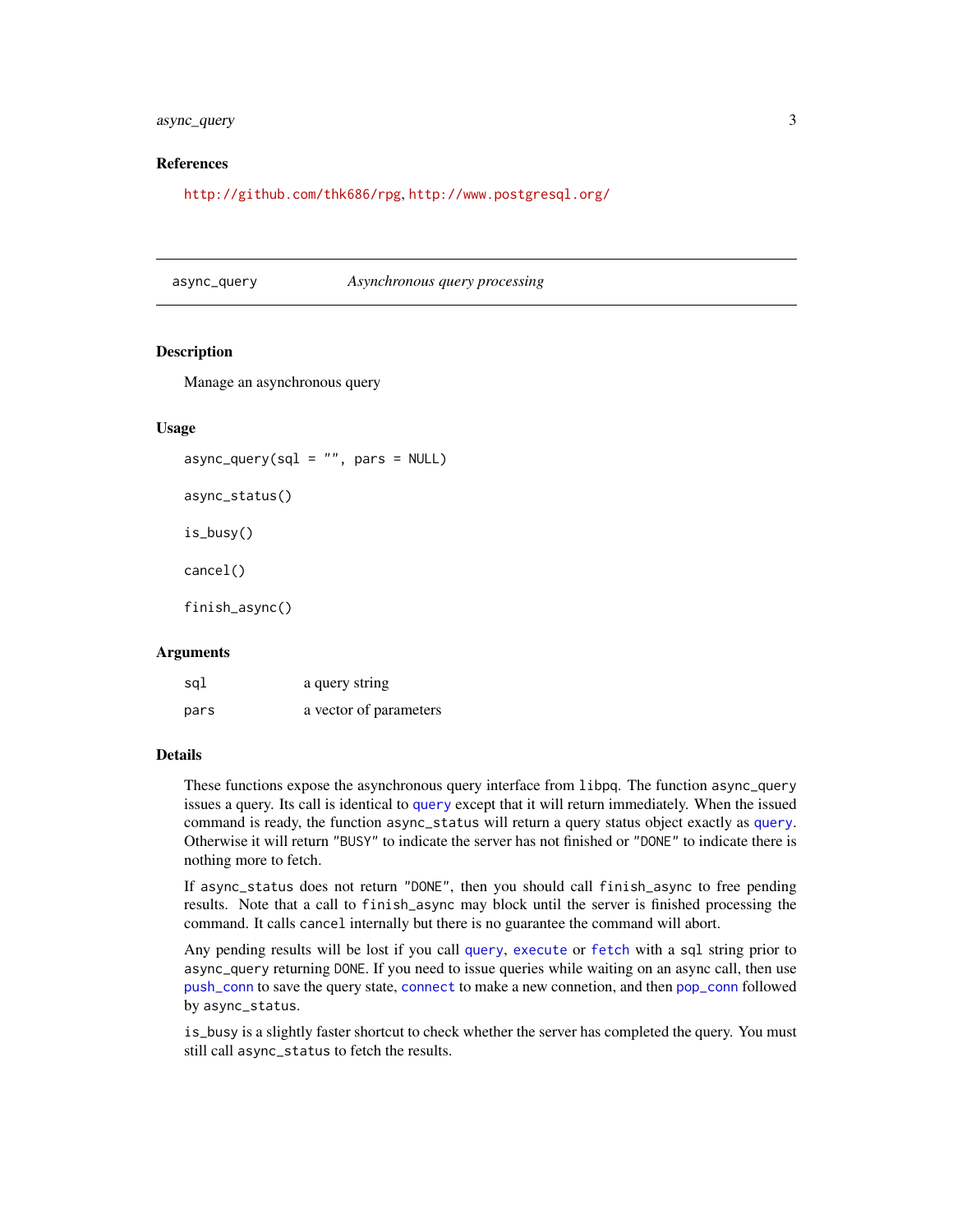# <span id="page-3-0"></span>Value

async\_query: true if query was successfully sent (an invalid query will still return true)

async\_status: a results status object, possibly indicating an invalid query

is\_busy: a boolean

# Note

In practice, you will be much better off using [cursor](#page-10-1) as that will usually return very quickly even for large queries, and has the advantage of retrieving the results in chunks. You can call cancel while a cursor is active. The cursor will return PGRES\_FATAL\_ERROR if the cancel is effective. Alternately, issuing any query that sets the result status will have the same effect as finish\_async.

# Author(s)

Timothy H. Keitt

# Examples

```
## Not run:
# create a database
createdb("rpgtesting")
connect("rpgtesting")
begin()
# write data frame contents
data(mtcars)
write_table(mtcars)
# async processing on smallish result
# this wont be interesting if your machine is very fast
async_query("SELECT a.* FROM mtcars a, mtcars b")
repeat
{
  status = async_status()
  if ( status != "BUSY" ) break
  cat("busy...\n")
  Sys.sleep(1)
}
print(status)
head(fetch())
finish_async()
Sys.sleep(1)
# async processing on larger result
async_query("SELECT a.* FROM mtcars a, mtcars b, mtcars c")
count = 0repeat
{
 status = async_status()
  if ( status == "BUSY" )
  {
```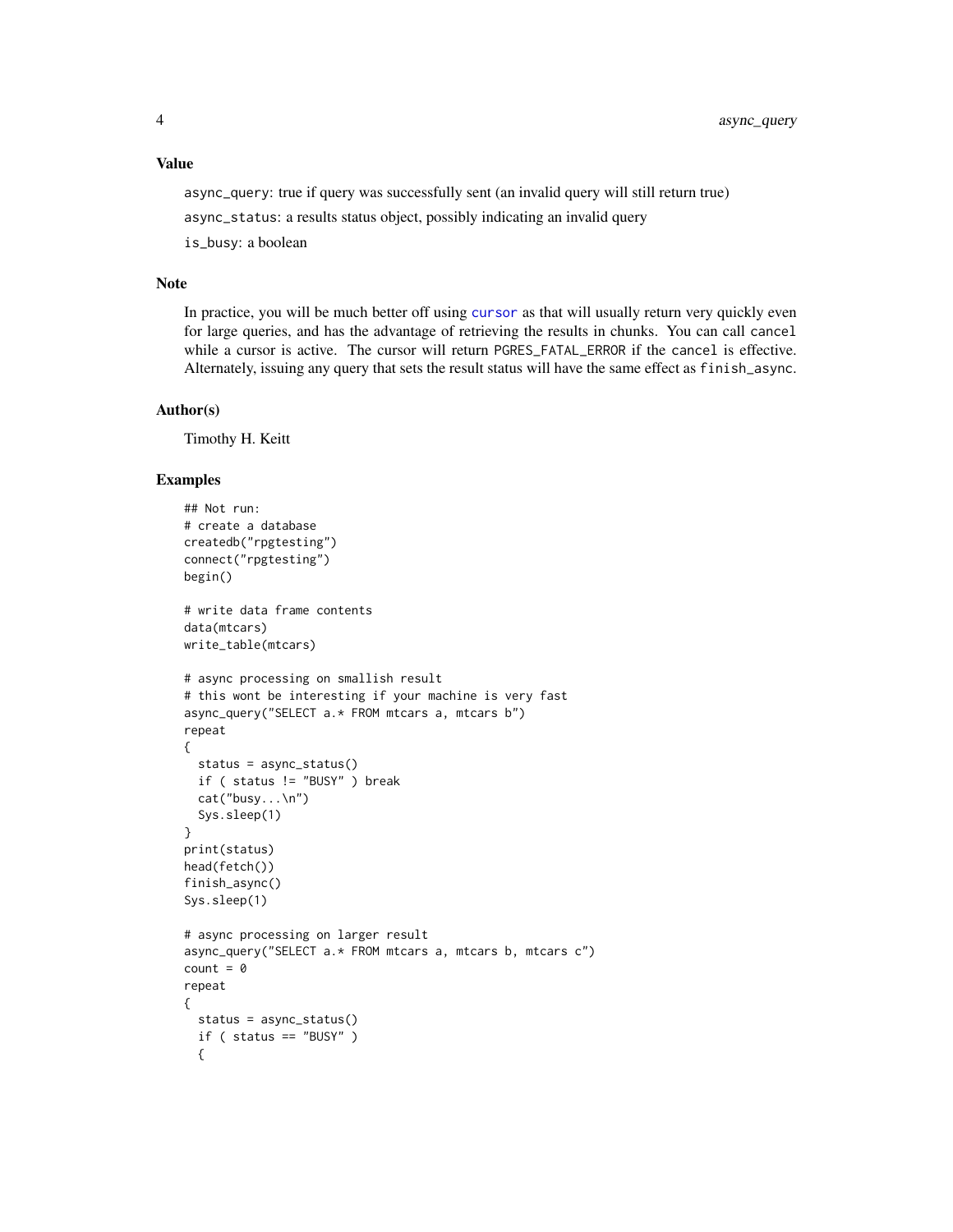#### <span id="page-4-0"></span>begin 5

```
if ( count > 2 )
   {
     cat("calling cancel...\n")
     cancel()
   }
  }
  else break
  cat("busy... \n")
  Sys.sleep(1)
  count = count + 1}
print(status)
finish_async()
# you can run multiple queries with async_query
rollback(); begin()
write_table(mtcars)
sql1 = "SELECT mpg FROM mtcars LIMIT 3"
sql2 = "SELECT cyl FROM mtcars LIMIT 4"
async_query(paste(sql1, sql2, sep = "; "))
while ( async_status() == "BUSY" ) NULL
fetch()
while ( is_busy() ) NULL
async_status()
fetch()
finish_async()
# issue an async query and come back later
async_query(sql1)
push_conn()
connect("rpgtesting")
# fails because of transaction isolation
fetch(sql2)
pop_conn()
async_status()
# results from sql1
fetch()
# this is automatic if you issue new queries
finish_async()
# cleanup
rollback()
disconnect()
dropdb("rpgtesting")
## End(Not run)
```
begin *Transaction support*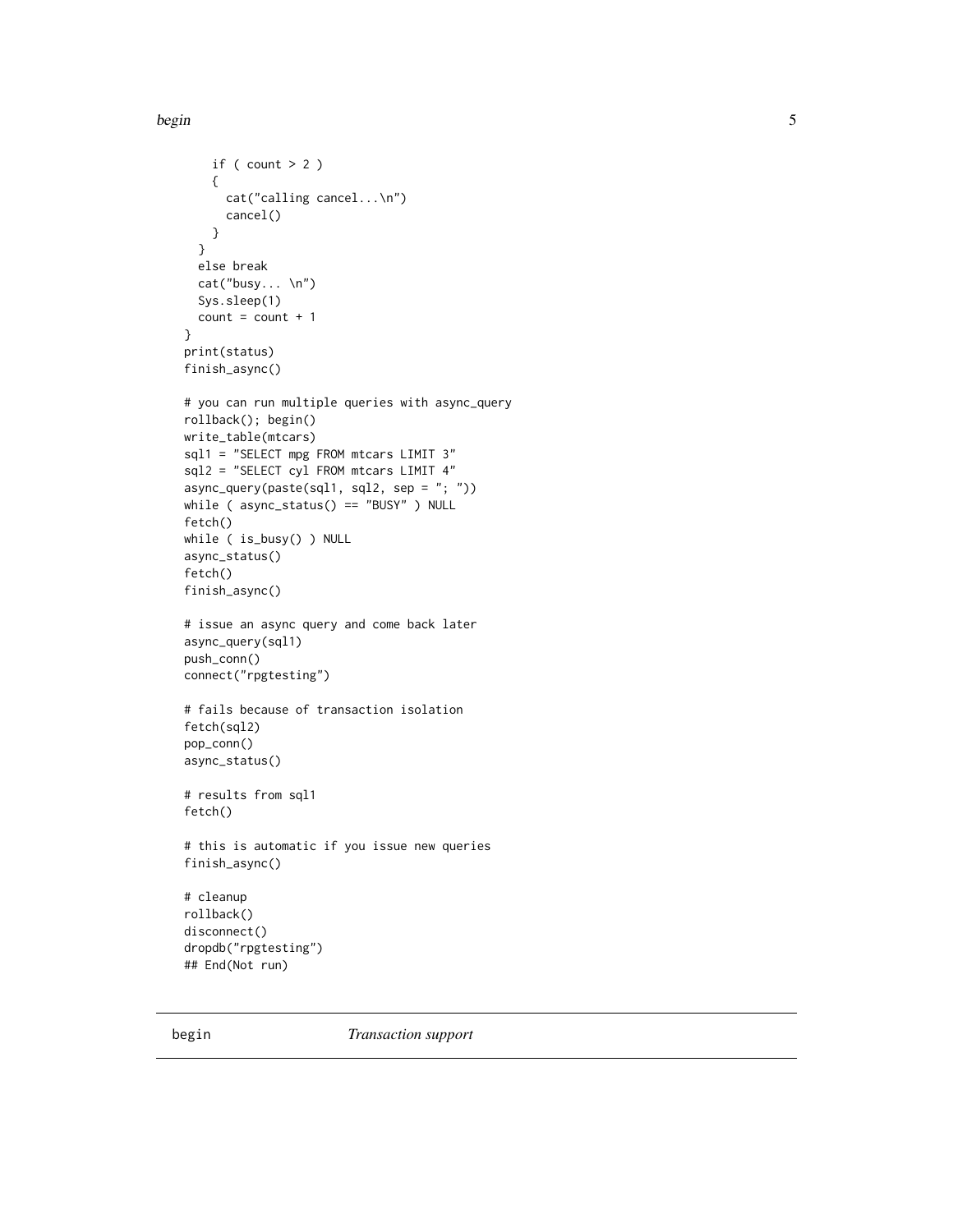### <span id="page-5-1"></span><span id="page-5-0"></span>Description

Start, commit or rollback transactions or savepoints

# Usage

```
begin()
commit(savepoint = NULL)
rollback(savepoint = NULL)
savepoint()
```
# Arguments

savepoint an object produced by savepoint

# Details

These functions allow manipulation of database transaction states. If no savepoint object is supplied, then an attempt is made to commit or rollback the current transaction.

The savepoint function will initiate a transaction if one is not currently active. In that case, no actual PostgreSQL savepoint will be used. Rolling back the savepoint will rollback the initiated transaction. If a tranaction is active, then a named savepoint will be generated. You can rollback to the database state when savepoint was called or commit all changes.

#### Value

savepoint: a savepoint object

### Author(s)

Timothy H. Keitt

# Examples

```
## Not run:
createdb("rpgtesting")
connect("rpgtesting")
begin()
sp1 = savepoint()
# nest savepoints
sp2 = savepoint()data(mtcars)
write_table(mtcars, "testtab", overwrite = TRUE)
list_tables()
rollback(sp2)
```
list\_tables()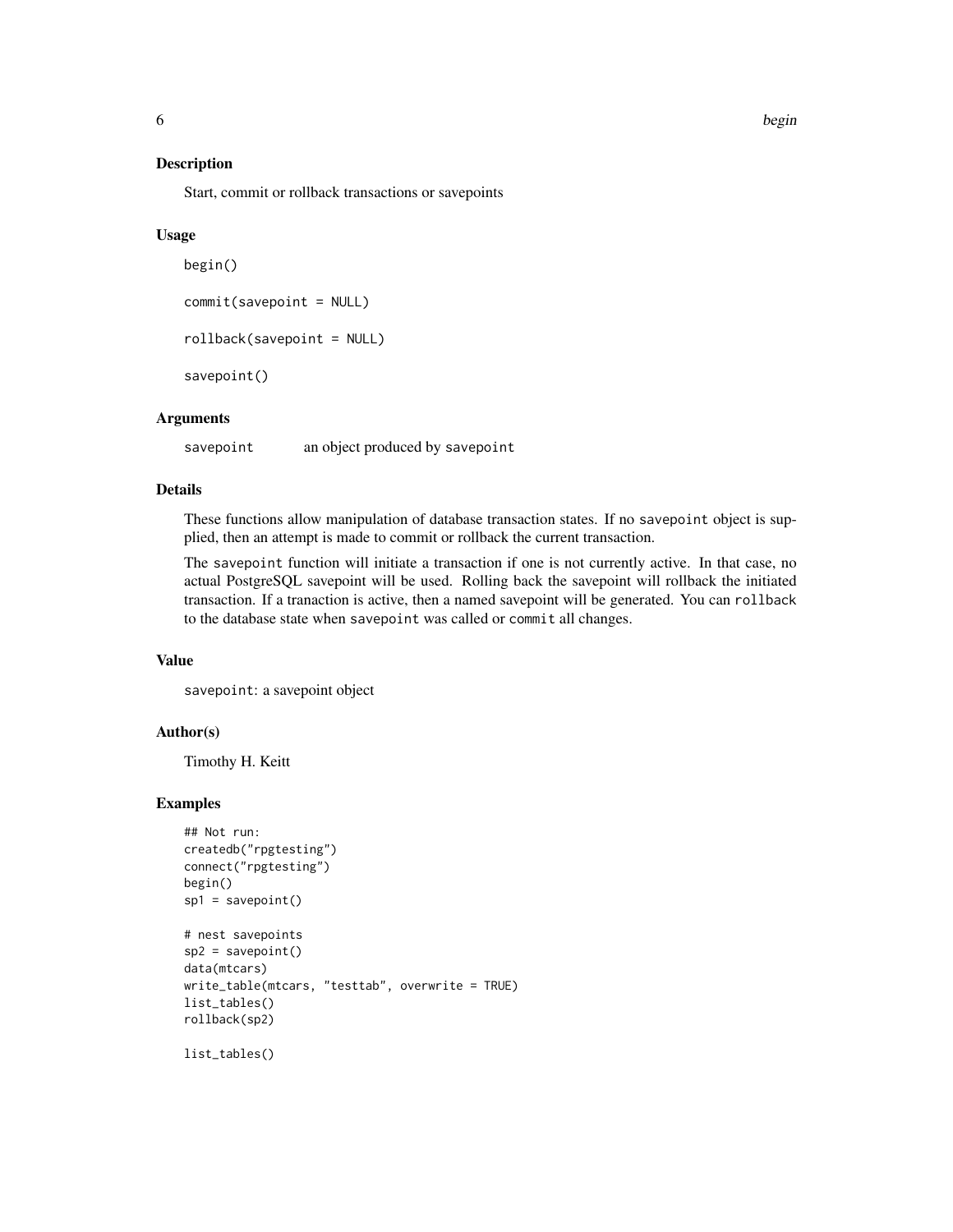#### <span id="page-6-0"></span>connect 7

```
# nest savepoints
sp3 = savepoint()
sp4 = savepoint()
write_table(mtcars, "testtab", overwrite = TRUE)
commit(sp4)
list_tables()
rollback(sp3)
list_tables()
rollback(sp1)
rollback()
disconnect()
dropdb("rpgtesting")
## End(Not run)
```
<span id="page-6-1"></span>

connect *PostgreSQL connection*

# Description

Manage database connection

#### Usage

connect(dbname, ...)

disconnect()

make\_service(name)

# Arguments

| dbname                  | name of the database or a valid libpq connection string |
|-------------------------|---------------------------------------------------------|
| $\cdot$ $\cdot$ $\cdot$ | named optional connection parameters                    |
| name                    | the service name                                        |

# Details

If no connection parameters are supplied, the connection will fallback to default parameters. Usually this establishes a connection on the localhost to a database, if it exists, with the same name as the user.

Valid keywords and their defaults can be obtained by calling get\_conn\_defaults(all = TRUE). A valid libpq connection string is composed of keyword = value pairs separated by whitespace. You can either pass the entire string or use named arguments. The names of the arguments will be used as keywords and their values as values.

If a password was required but not provided, connect will will open a dialog and prompt for a password. The connection is then re-tried and the status returned.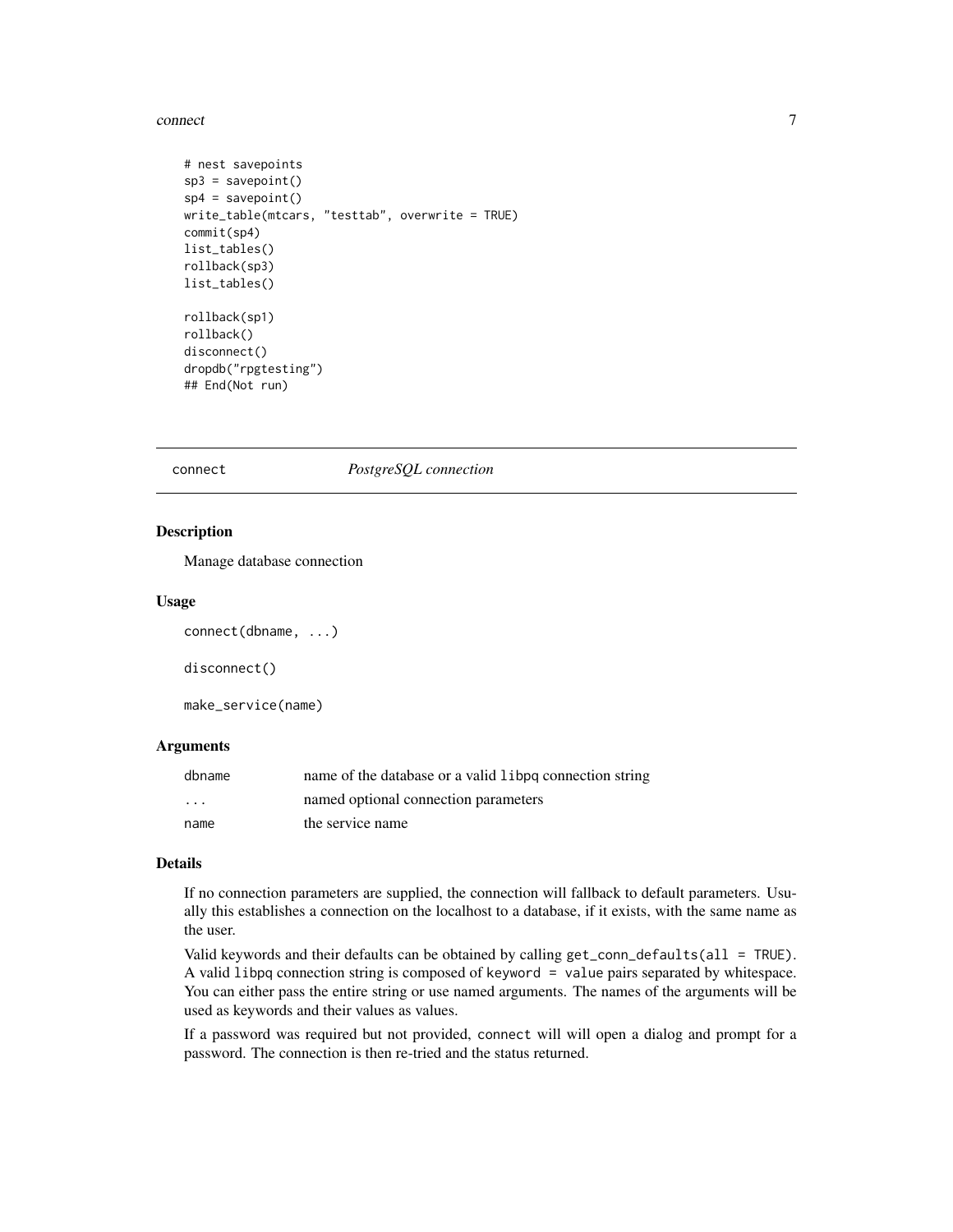disconnect will free any query results as well as clean up the connection data. It is called in the pakcage [.Last.lib](#page-0-0) function when exiting R.

The make\_service function will write the current connection settings to a special set of files recognized by PostgreSQL's libpq. After calling this function, you will be able to reconnect using the service name as in connect(service=name). If the connection requires a password, that will be saved as well. This is not likely to work on Windows since the file locations are different between Unix-like and Windows. File a bug with the libpq folks if that upsets you.

#### Value

connect returns one of:

CONNECTION\_OK Succesful connection CONNECTION\_BAD Connection failed

# Note

Do not open a connection and then fork the R process. The behavior will be unpredictable. It is perfectly acceptable however to call connect within each forked instance.

# Author(s)

Timothy H. Keitt

#### Examples

```
## Not run:
fetch("SHOW search_path") # default connection
connect("test")
connect(dbname = "test")
connect(dbname = "test", host = "localhost")
connect("dbname = test host = localhost")
disconnect()
## End(Not run)
```
<span id="page-7-2"></span>copy\_from *Bulk read and write*

# <span id="page-7-1"></span>Description

Read from and write to a database using COPY

#### Usage

```
copy_from(what, psql_opts = "")
```
 $copy_to(x, tablename, schemaname = NULL, append = FALSE, psql_opts = "")$ 

<span id="page-7-0"></span>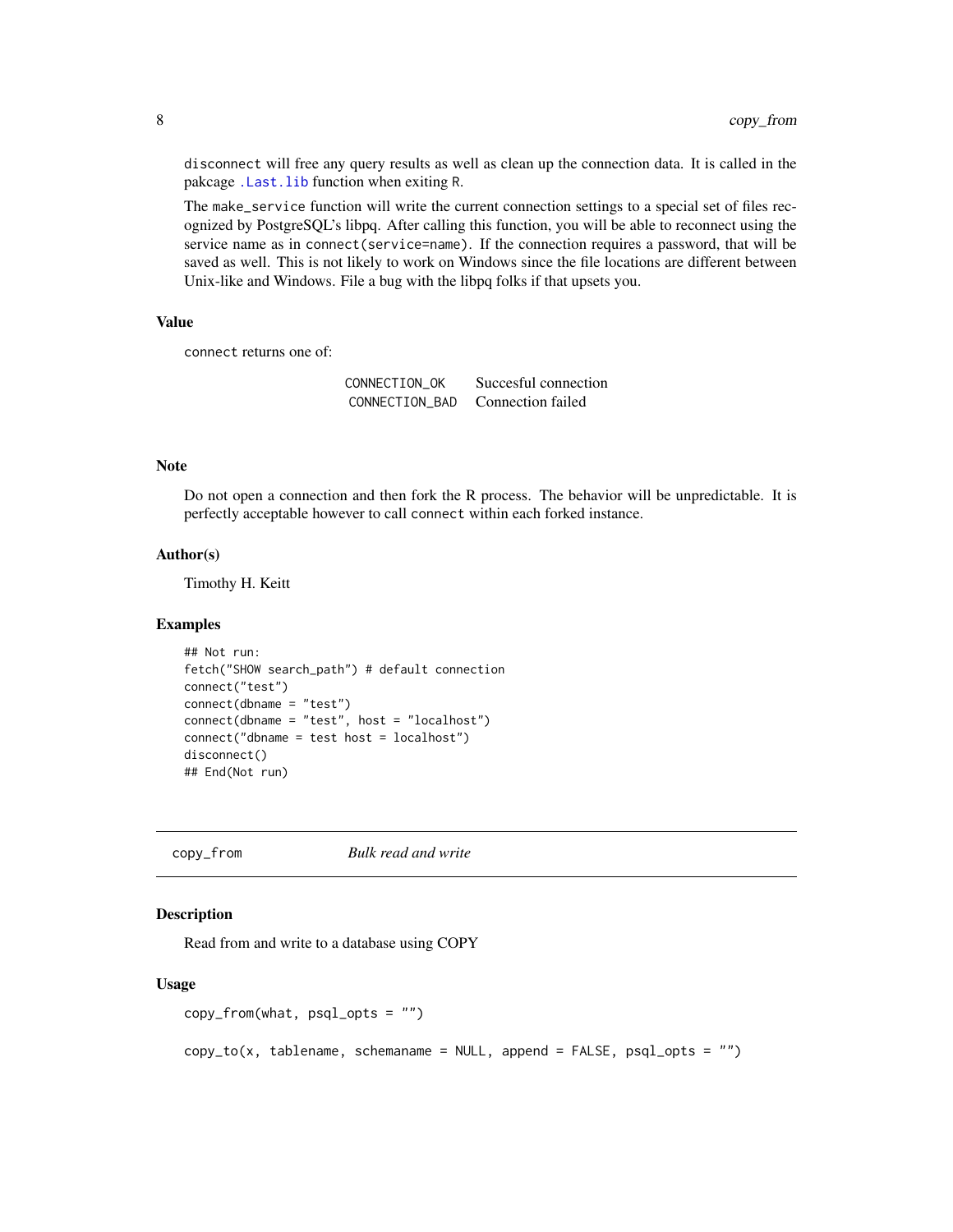# <span id="page-8-0"></span>copy\_from 9

#### Arguments

| what       | a table name or sql query string         |
|------------|------------------------------------------|
| psgl_opts  | passed directly to the psql command line |
| x          | a data frame                             |
| tablename  | name of table to create                  |
| schemaname | create table in this schema              |
| append     | if false, drop and receate table         |

## Details

These functions use the SQL COPY command and therefore are much faster than [write\\_table](#page-27-1) and possibly [read\\_table](#page-27-2). These functions also call PostgreSQL's psql command from the command line and will fail if it is not found on the search path.

Because these functions shell out to psql you do not need an active connection. By specifying psql\_opts you can connect to any database without affecting the active connection. If you do not specify psql\_opts an attempt will be made to use the active connection information. If that fails, psql will use default connection settings.

## Note

These functions call [read.csv](#page-0-0) and [write.csv](#page-0-0) and so will suffer the same bandwidth limitations as those functions. I argue that is good enough. There is little point in reading and writing datasets too large for those functions in R. Better to bulk load using psql on the command line and then use [cursor](#page-10-1) to read the data in small bits.

# Author(s)

Timothy H. Keitt

# See Also

[set\\_default\\_password](#page-15-1)

#### Examples

```
## Not run:
# example requires hflights
if (! require(hflights, quietly = TRUE))
stop("This example requires the \'hflights\' package")
# big dataset
data(hflights)
dim(hflights)
system(paste("createdb rpgtesting"))
opts = paste("-d rpgtesting")
system.time(copy_to(hflights, psql_opts = opts))
```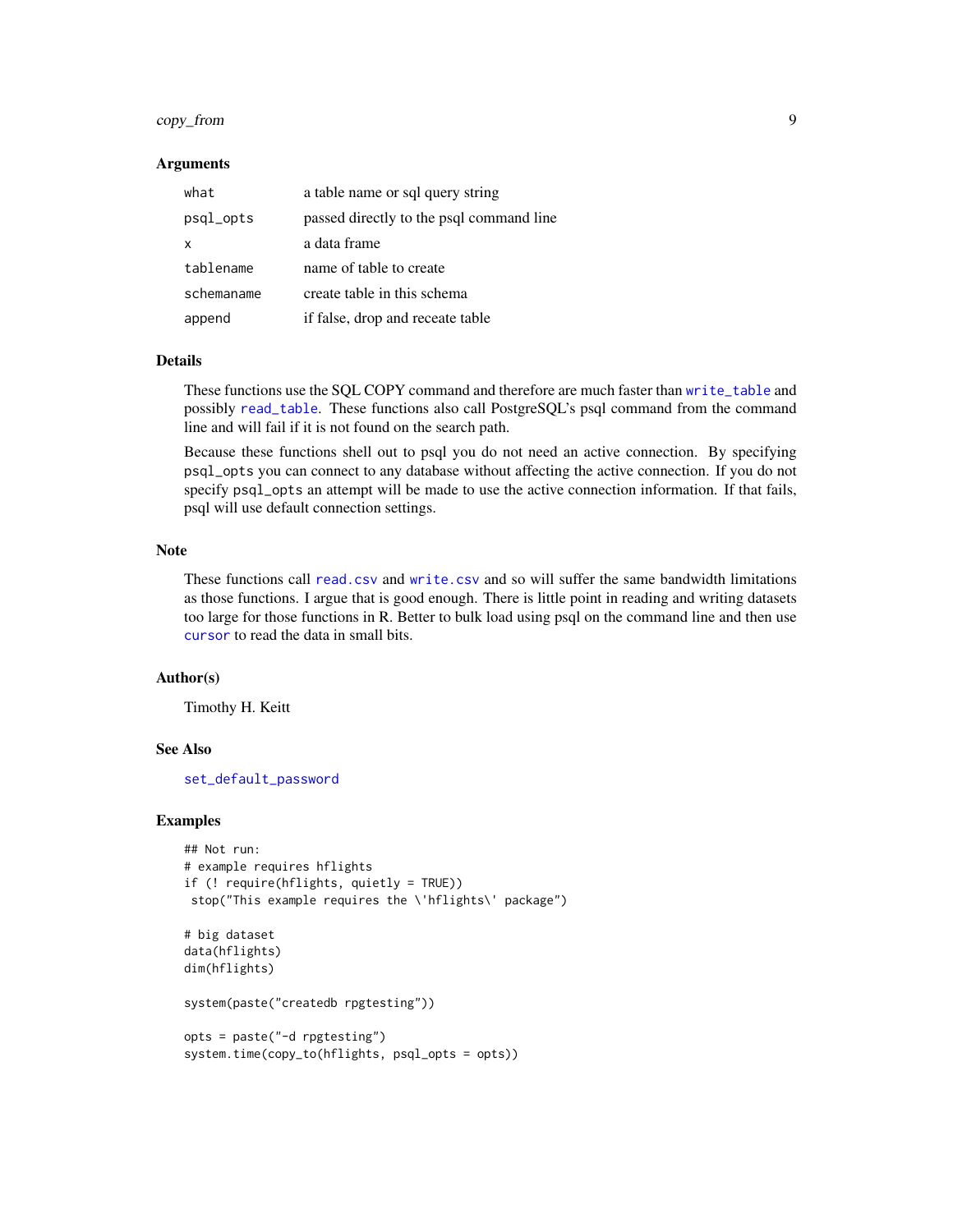# <span id="page-9-0"></span>10 create\_index

```
system.time(invisible(copy_from("hflights", psql_opts = opts)))
connect("rpgtesting")
begin()
## Sloooowwwwwww
## system.time(write_table(hflights))
system.time(invisible(read_table("hflights")))
rollback()
disconnect()
dropdb("rpgtesting")
## End(Not run)
```
create\_index *Create an index*

# Description

Create and index on an existing table column

# Usage

```
create_index(tablename, columnname, schemaname = NULL, indexname = NULL,
  unique = FALSE, using = NULL, collate = NULL, descending = FALSE,
  tablespace = NULL, where = NULL)
add_primary_key(tablename, columnname, schemaname = NULL)
add_foreign_key(tablename, columnname, foreign_table, foreign_column = NULL,
  schemaname = NULL, foreign_schema = schemaname)
create_schema(schemaname)
add_column(columnname, columntype, tablename, schemaname = NULL)
```
createdb(name)

dropdb(name, if\_exists = TRUE)

# Arguments

| tablename  | the name of the table       |
|------------|-----------------------------|
| columnname | the name of the column      |
| schemaname | specifically in this schema |
| indexname  | optional index name to use  |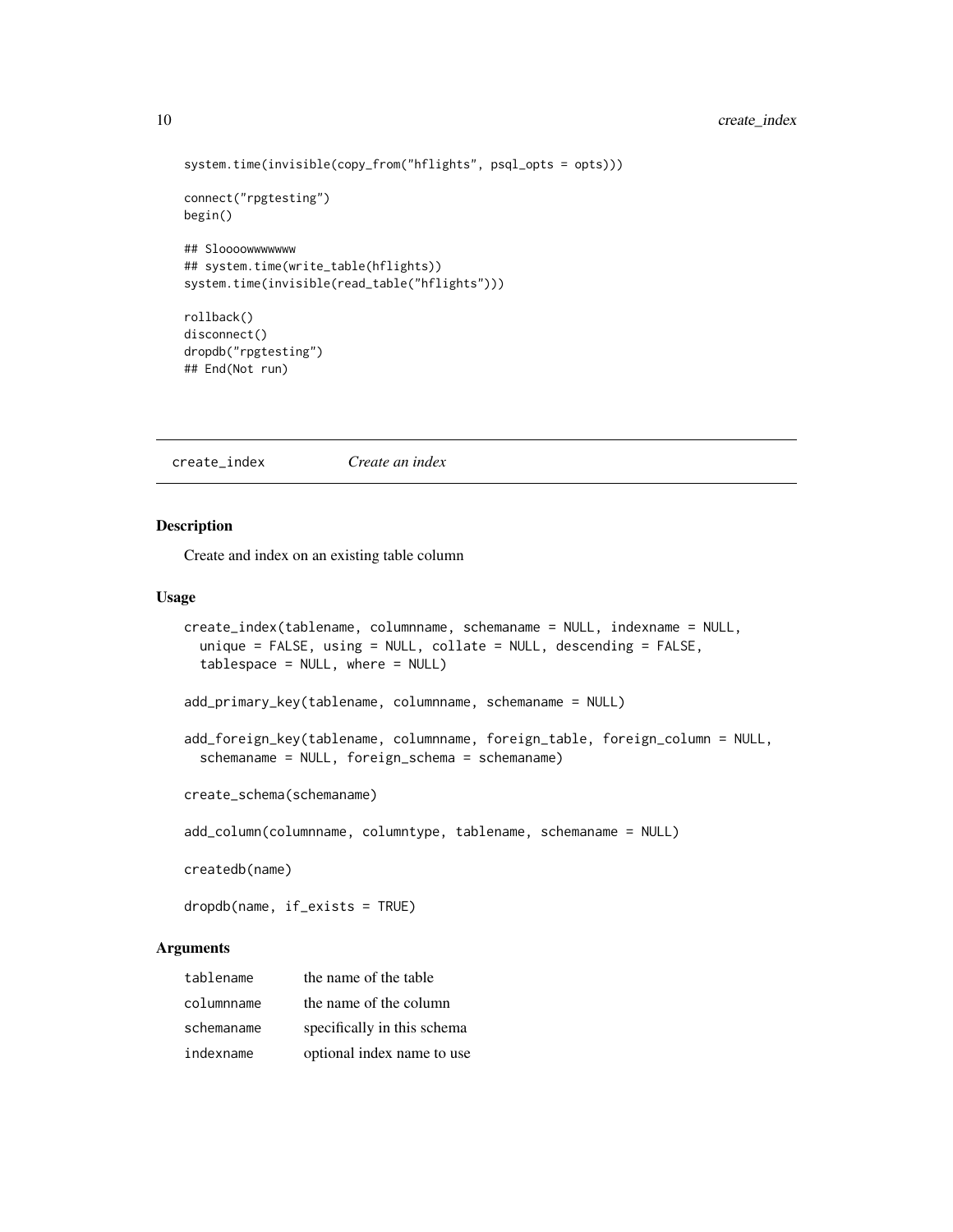#### <span id="page-10-0"></span>cursor that the cursor cursor of the cursor of the cursor of the cursor of the cursor of the cursor of the cursor of the cursor of the cursor of the cursor of the cursor of the cursor of the cursor of the cursor of the cur

| unique         | if true, create a unique index                 |
|----------------|------------------------------------------------|
| using          | the index method                               |
| collate        | set collation                                  |
| descending     | if true, sort descending                       |
| tablespace     | create in this tablespace                      |
| where          | restrict to rows matching predicate            |
| foreign_table  | the foreign table name                         |
| foreign_column | a key column (defaults to primary key)         |
|                | foreign_schema the schema of the foreign table |
| columntype     | the column SQL type                            |
| name           | name of the database                           |
| if_exists      | don't fail on missing database                 |

# Details

Build an index on a column.

# Author(s)

Timothy H. Keitt

<span id="page-10-1"></span>cursor *Iterator support*

# Description

Construct a row iterator

# Usage

 $cursor(sql, by = 1, pars = NULL)$ 

# Arguments

| sql  | any valid query returning rows         |
|------|----------------------------------------|
| by   | how many rows to return each iteration |
| pars | optional query parameters              |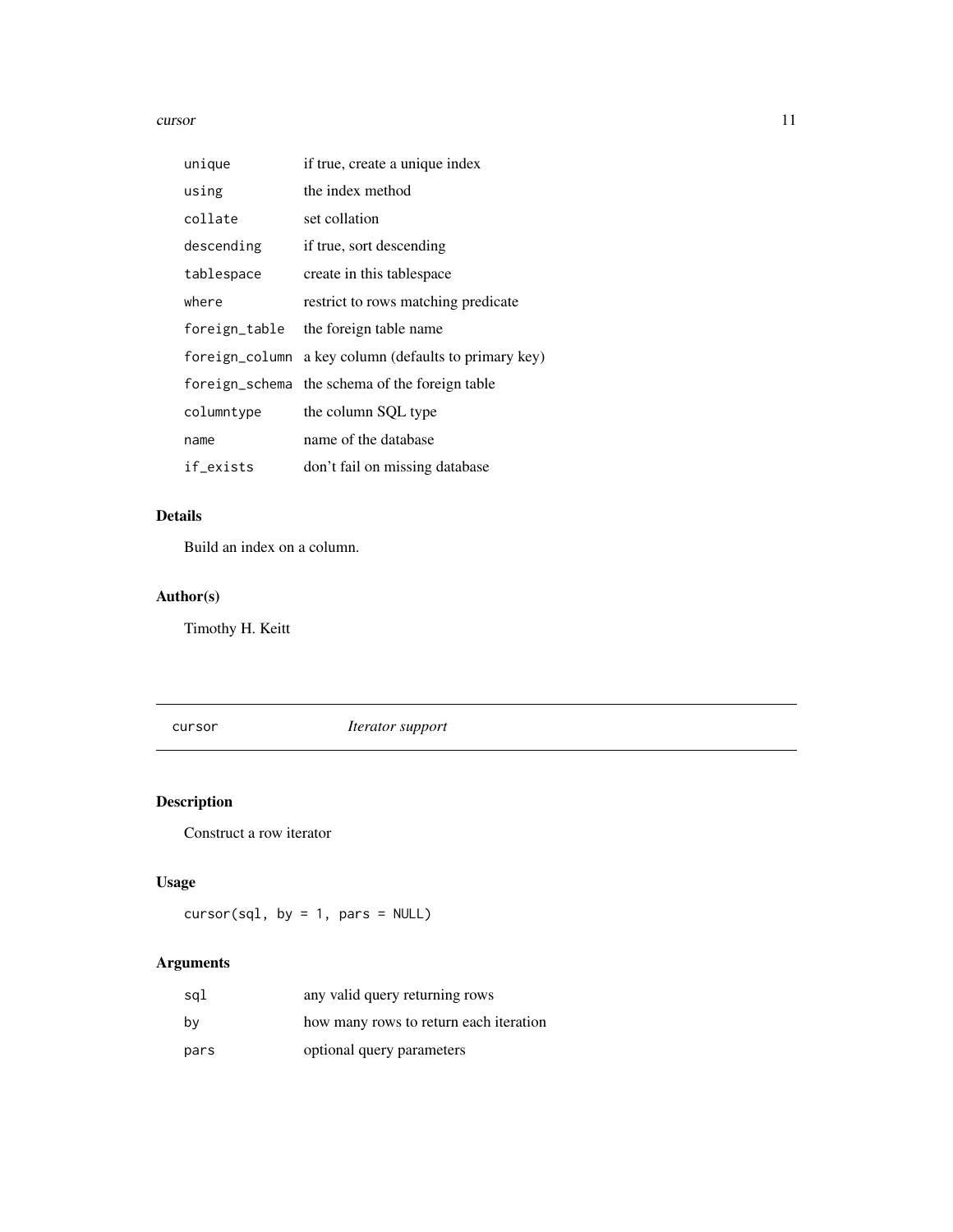# <span id="page-11-0"></span>Details

This function generates an interator object that can be used with the foreach-package.

It is possible to use the %dopar% operator as shown in the example below. You must establish a connection to the database on each node and in your current session because the call to cursor requires it. Note that the cursor's lifetime is the current transaction block, so if anything happens to the transaction or you call END or ROLLBACK, then the cursor will no longer function. Apparently a named SQL cursor is visible to any database session, as evidenced by the example below, even though it is declared within a transaction. This is not stated explicitely in the PostgreSQL documentation.

#### Note

There are some reports of issues using multicore (forking) with RStudio.

#### Author(s)

Timothy H. Keitt

# See Also

foreach, [rollback](#page-5-0), [query](#page-21-1)

#### Examples

```
## Not run:
# example requires foreach
if (! require(foreach, quietly = TRUE))
 stop("This example requires the \'foreach\' package")
# connect using defaults
createdb("rpgtesting")
connect("rpgtesting")
begin()
# write data frame contents
data(mtcars)
write_table(mtcars, row_names = "id", pkey = "id", overwrite = TRUE)
# expand rows to columns 8 rows at a time
x = foreach(i = cursor("SELECT * FROM mtcars", by = 8),
            count = \text{rbind} %do% { ispg }
print(x, \text{ digits} = 2)# parallel example
if (require(doParallel, quietly = TRUE))
{
 # make the cluster
 cl = makeCluster(2)
 # must connect to database on each node
 clusterEvalQ(cl, library(rpg))
 clusterEvalQ(cl, connect("rpgtesting"))
```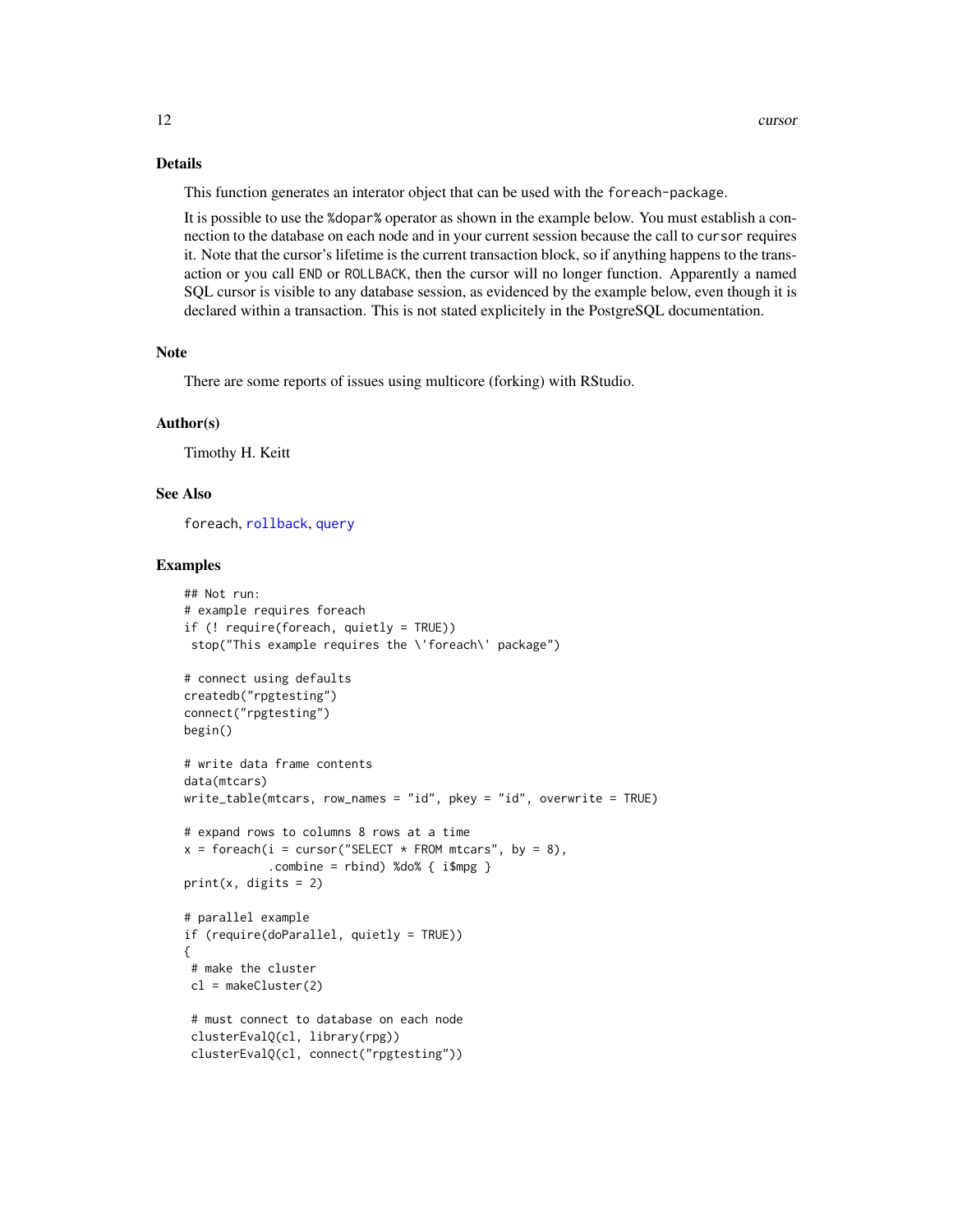# <span id="page-12-0"></span>libpq\_version 13

```
clusterEvalQ(cl, begin())
# setup the dopar call
registerDoParallel(cl)
# take column averages 4 rows at a time
curs1 = cursor("SELECT * FROM mtcars", by = 4)
x = foreach(i = curs1, .combine = rbind, .inorder = FALSE) %dopar%
{
   rr = paste0(range(abbreviate(i$id)), collapse = "-")pid = get_conn_info("server.pid")
   j = names(i) != "id"mn = signif(apply(i[, j], 2, mean), 2)c(\text{rows} = \text{rr}, \text{backend} = \text{pid}, \text{mn})}
x = as.data-frame(x)row.names(x) = x$rows
x$rows = NULL
print(noquote(x))
clusterEvalQ(cl, rollback())
stopCluster(cl)
}
#cleanup
disconnect()
dropdb("rpgtesting")
```
## End(Not run)

libpq\_version *Miscelaneous functions*

#### Description

Various utility functions

# Usage

```
libpq_version()
```
encrypt\_password(passwd, user)

get\_encoding()

set\_encoding(encoding)

set\_error\_verbosity(verbosity)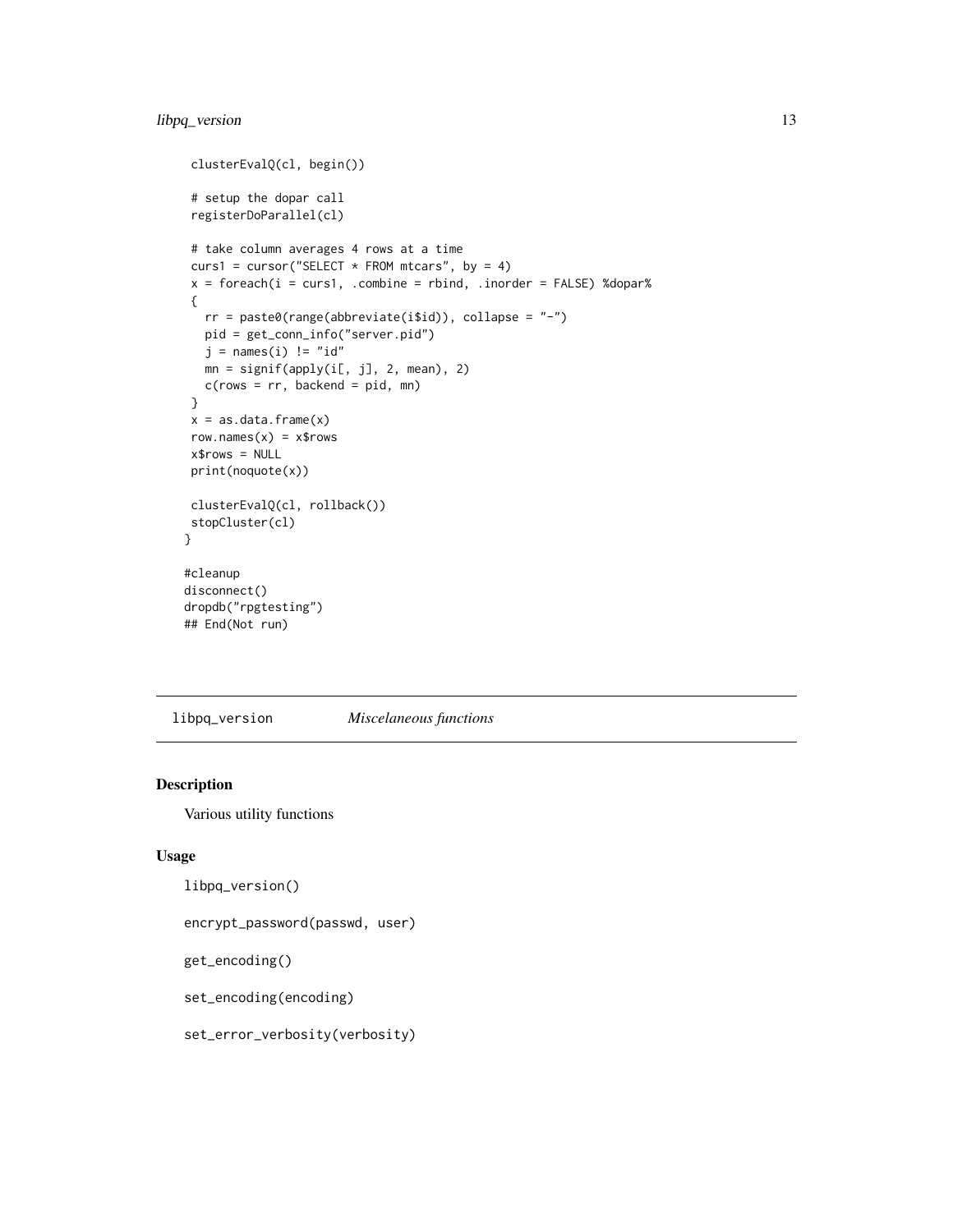```
toggle_echo()
enable_postgis(schemaname = "postgis")
```
enable\_extension(extension, schemaname = extension)

#### Arguments

| passwd     | the password                         |
|------------|--------------------------------------|
| user       | the user name                        |
| encoding   | the character encoding               |
| verbosity  | one of "terse", "default", "verbose" |
| schemaname | install in this schema               |
| extension  | the extension name                   |

# Details

enable\_postgis will attempt to install the postgis extension in the named schema using enable\_extension.

enable\_extension will attempt to install the extension in the named schema. The default search path is altered to include the new schema.

# Author(s)

Timothy H. Keitt

# Examples

```
## Not run:
# try connecting to default database
createdb("rpgtesting")
connect("rpgtesting")
begin()
libpq_version()
encrypt_password("test", "tester")
get_encoding()
set_encoding("UTF8")
set_error_verbosity("terse")
set_error_verbosity("verbose")
set_error_verbosity("default")
enable_postgis()
# cleanup
```

```
rollback()
disconnect()
dropdb("rpgtesting")
## End(Not run)
```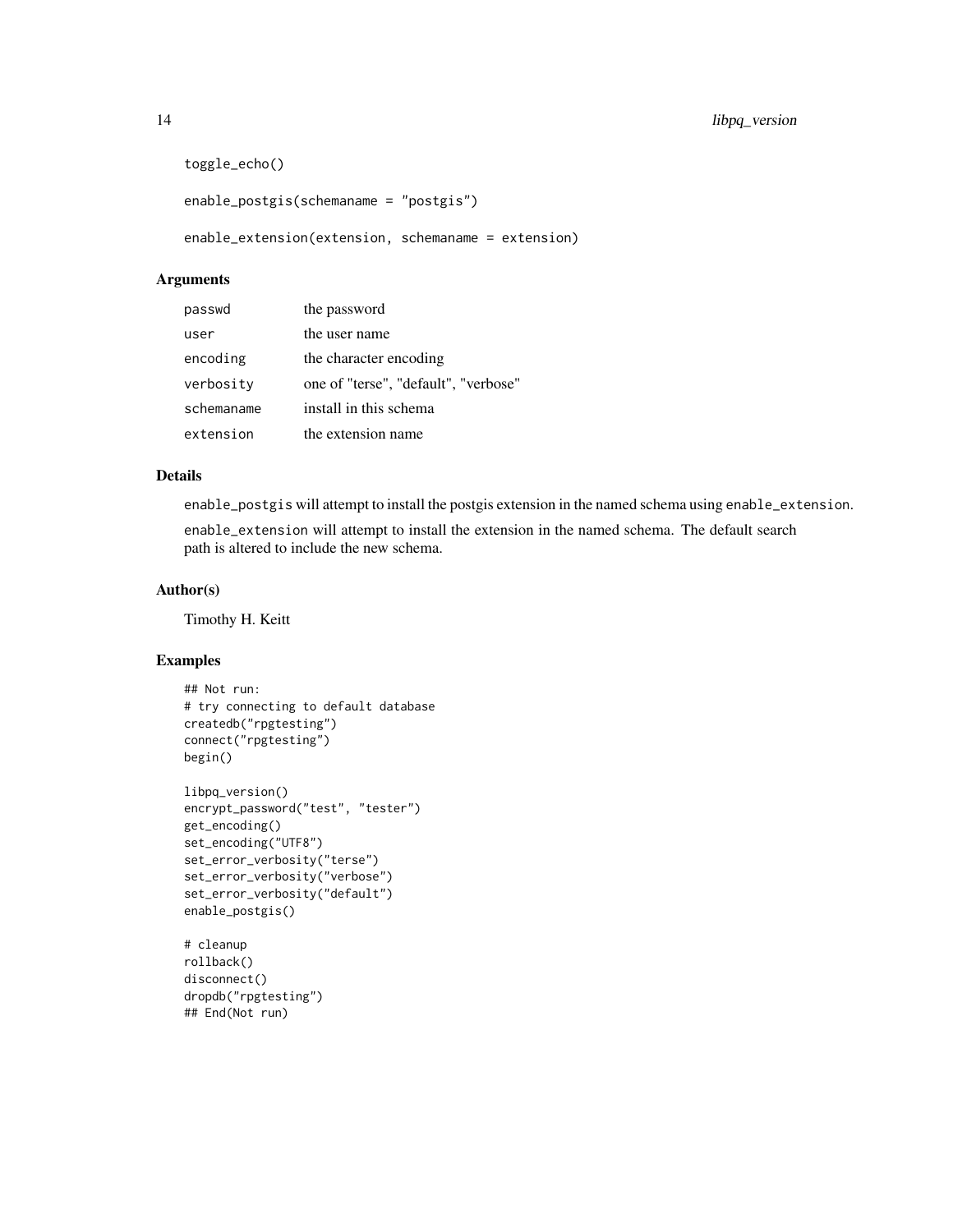<span id="page-14-0"></span>

# Description

Get information about tables in a database

# Usage

```
list_tables(only.names = TRUE)
describe_table(tablename, schemaname = NULL)
list_schema(only.names = TRUE)
list_databases(only.names = TRUE)
```
# Arguments

| only.names | if true, just list the table names    |
|------------|---------------------------------------|
| tablename  | the name of a PostgreSQL table        |
| schemaname | if not null, look only in this schema |

### Value

list\_tables: a vector of table names or a data frame describe\_table: a data frame with column information

# Author(s)

Timothy H. Keitt

# See Also

[psql](#page-18-1)

# Examples

```
## Not run:
createdb("rpgtesting")
connect("rpgtesting")
begin()
# write data frame contents
data(mtcars)
write_table(mtcars)
```
# get some information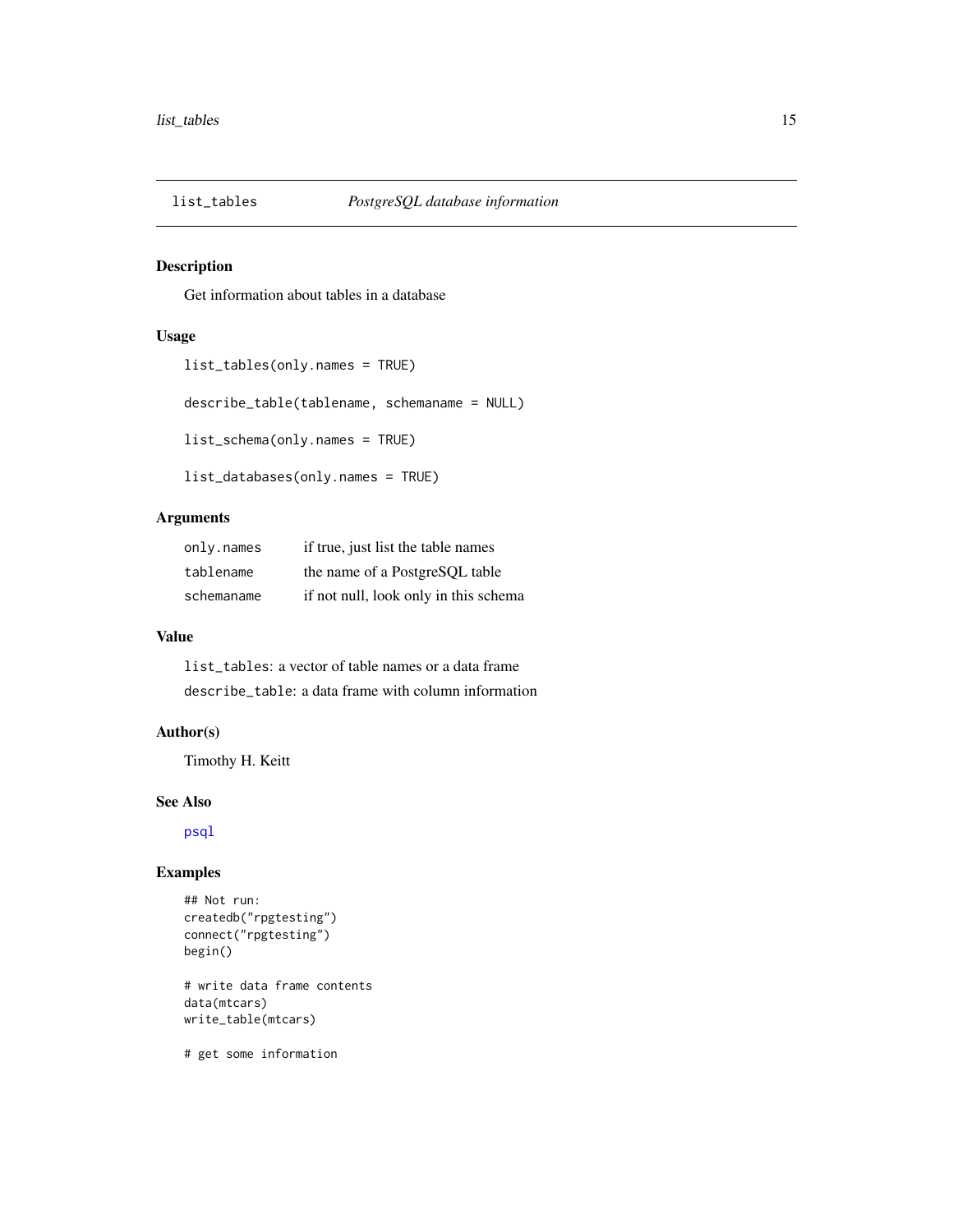list\_tables() describe\_table("mtcars") list\_schema() list\_databases() #cleanup

rollback() disconnect() dropdb("rpgtesting") ## End(Not run)

# ping *Database connection utilities*

# <span id="page-15-1"></span>Description

Conection reporting and defaults

# Usage

```
ping(opts = "")
get_conn_error()
get_conn_defaults(all = FALSE)
get_conn_info(what = NULL, hide_password = TRUE)
set_conn_defaults(...)
set_default_password(password = NULL)
reset_conn_defaults()
```
# Arguments

| opts          | a libpq connection string                     |
|---------------|-----------------------------------------------|
| a11           | if false return only defaults with settings   |
| what          | the fields to return or all if NULL           |
| hide_password | if true, do not reveal password used          |
|               | a named list of arguments giving new defaults |
| password      | the password                                  |

<span id="page-15-0"></span>16 **ping** ping the state of the state of the state of the state of the state of the state of the state of the state of the state of the state of the state of the state of the state of the state of the state of the state of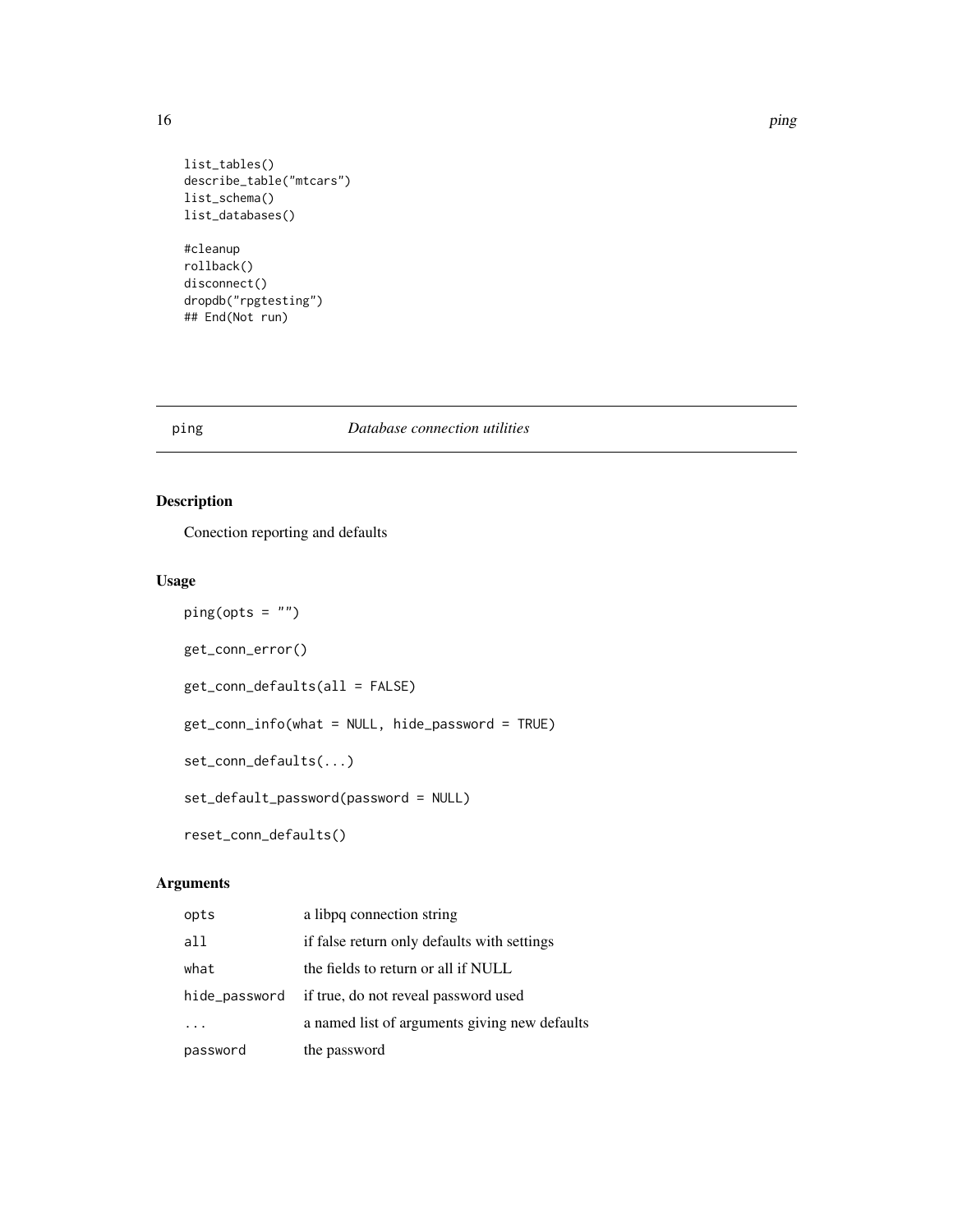# Details

ping will ignore any keywords not directly related to the database host (e.g., username, dbname) as it does not connect; it only detect the server port is responding.

get\_conn\_defaults returns a data frame containing all of the possible connection string keywords, the names of environment variables used to override the defaults, the compiled in default value and the current value of the keyword.

get\_conn\_info returns a list containing information about the current connection. For readability, it will print as though it is a matrix. If you want to see it as a list, try unclass(get\_conn\_info()).

If length(what) == 1 then get\_conn\_info returns a scalar

set\_conn\_defaults sets the connection defaults by calling [Sys.setenv](#page-0-0) and setting the environment variable associated with the connection keywords returned by get\_conn\_defaults(all = TRUE). These settings will only last as long as the current shell session and will reset after a new login.

set\_default\_password will query for a password (if not supplied) and set the PGPASSWORD environment variable accordingly. This can be used with [psql](#page-18-1) and [copy\\_to](#page-7-1).

reset\_conn\_defaults unsets all environment variables returned by get\_conn\_defaults(all = TRUE).

# Value

ping returns one of the following:

| POPING_OK          | Server reachable                               |
|--------------------|------------------------------------------------|
| POPING_REJECT      | Server reachable but not accepting connections |
| POPING_NO_RESPONSE | Server unreachable                             |
| POPING_NO_ATTEMPT  | Connection string is nonsense                  |

get\_conn\_error: an error string

get\_conn\_defaults: a data frame with defaults listed

get\_conn\_info: a list of values

# Author(s)

Timothy H. Keitt

# Examples

```
## Not run:
ping("connect_timeout = 3, host = www.keittlab.org")
connect()
get_conn_defaults()
set_conn_defaults(dbname = "test")
get_conn_defaults()
reset_conn_defaults()
get_conn_defaults()
get_conn_defaults(all = TRUE)
get_conn_info()
get_conn_error()
```
<span id="page-16-0"></span>ping the contract of the contract of the contract of the contract of the contract of the contract of the contract of the contract of the contract of the contract of the contract of the contract of the contract of the contr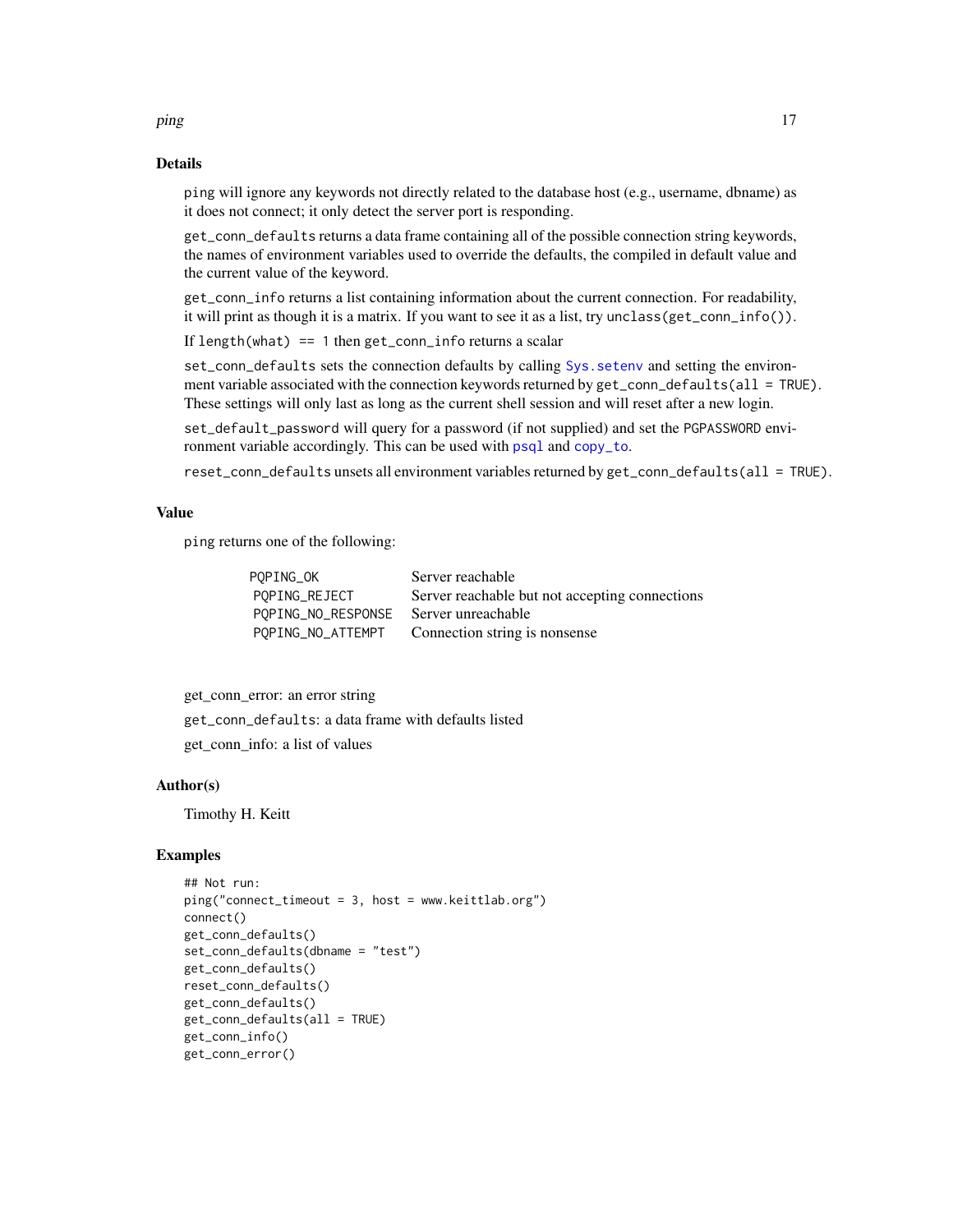<span id="page-17-0"></span>18 prepare

disconnect() ## End(Not run)

# prepare *Prepared queries*

# **Description**

Prepare and execute queries

#### Usage

prepare(sql)

#### Arguments

sql a valid query string

# Details

prepare prepares a statement for later execution. It returns a function that when called executes the prepared statement. Values passed to the returned function will substituted for parameters in the prepared statement. If the number of parameters supplied is a multiple of the number of open parameters in query prepared using prepare, then the prepared query will be executed repeatedly for each successive set of parameters. This repeated execution loop is evaluted in C++ and so is quite fast. The supplied parameter values will be coerced to a matrix of the appropriate dimensions. Values passed to the function will be recycled to match the number of query parameters. The passed parameters will be coerced to character strings.

#### Value

# A function.

The function can take one argument. The values will be used to fill in parameters of the prepared statement. If no argument is passed, the statement will be executed without any parameters.

#### Note

One can use pure SQL to achieve the same result.

It is generally a good idea to wrap prepare in a transaction. If not in a transaction, you cannot rollback any updates and it will be much slower as PostgreSQL initiates a transaction-per-query by default.

# Author(s)

Timothy H. Keitt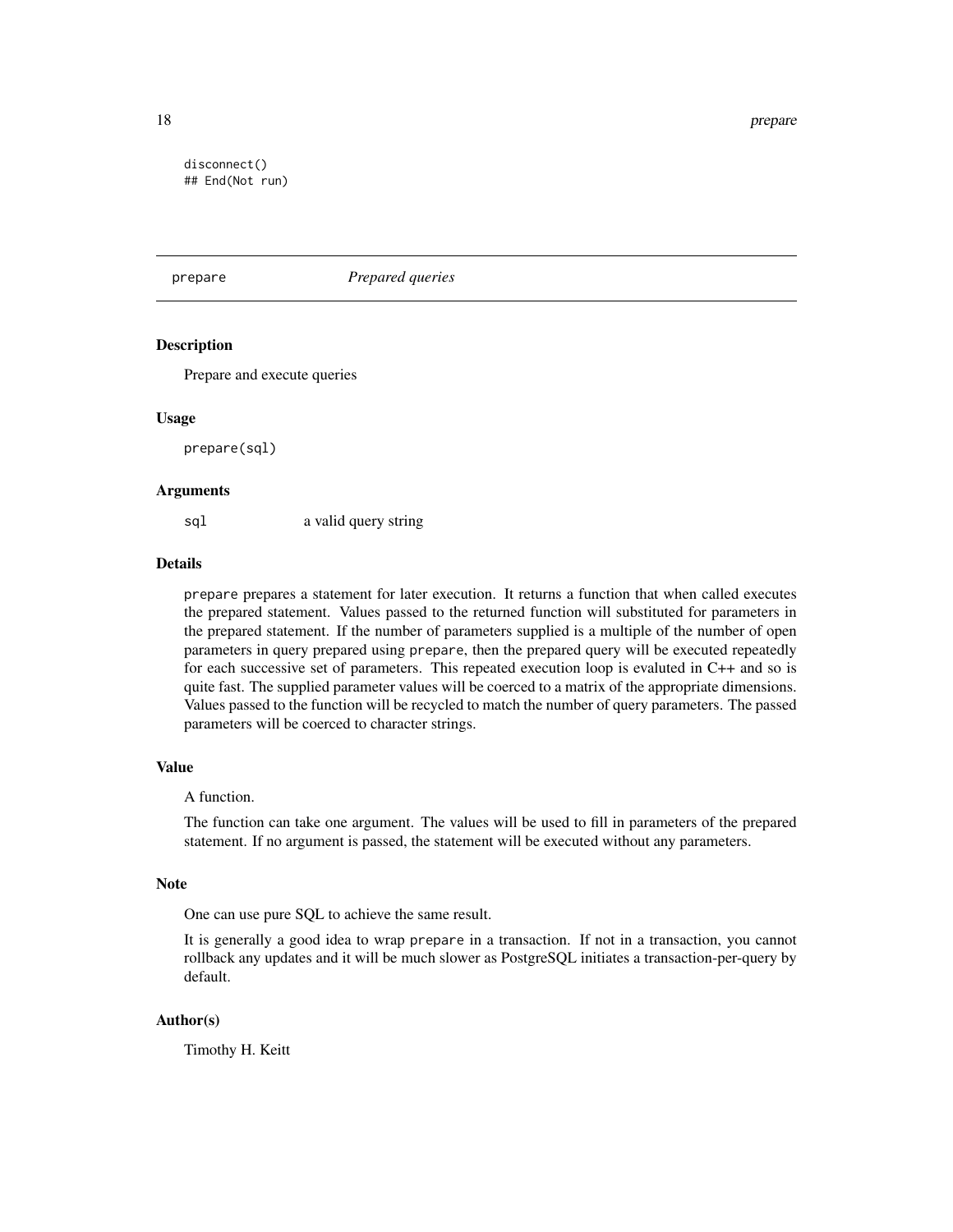#### <span id="page-18-0"></span>psql and the contract of the contract of the contract of the contract of the contract of the contract of the contract of the contract of the contract of the contract of the contract of the contract of the contract of the c

# Examples

```
## Not run:
# try connecting to default database
createdb("rpgtesting")
connect("rpgtesting")
begin()
# write data frame contents
data(mtcars)
write_table(mtcars)
# delete the rows
query("truncate mtcars")
read_table(mtcars)
# use prepare-execute to write rows
pars = paste0("\", 1:11, collapse = ", ")
sql = paste0("INSERT INTO mtcars VALUES (", pars, ")", collapse = " ")
f = prepare(sql)
f(mtcars)
read_table(mtcars, limit = 5)
# cleanup
rollback()
disconnect()
dropdb("rpgtesting")
## End(Not run)
```
<span id="page-18-1"></span>

psql *PostgreSQL shell*

# Description

Run PostgreSQL's psql shell interactively

#### Usage

psql(psql\_opts = "")

# Arguments

psql\_opts a character string passed to the psql command

# Details

The psql function repeatedly queries for input and pipes it to PostgreSQL's psql command. It will terminate on \q or empty input.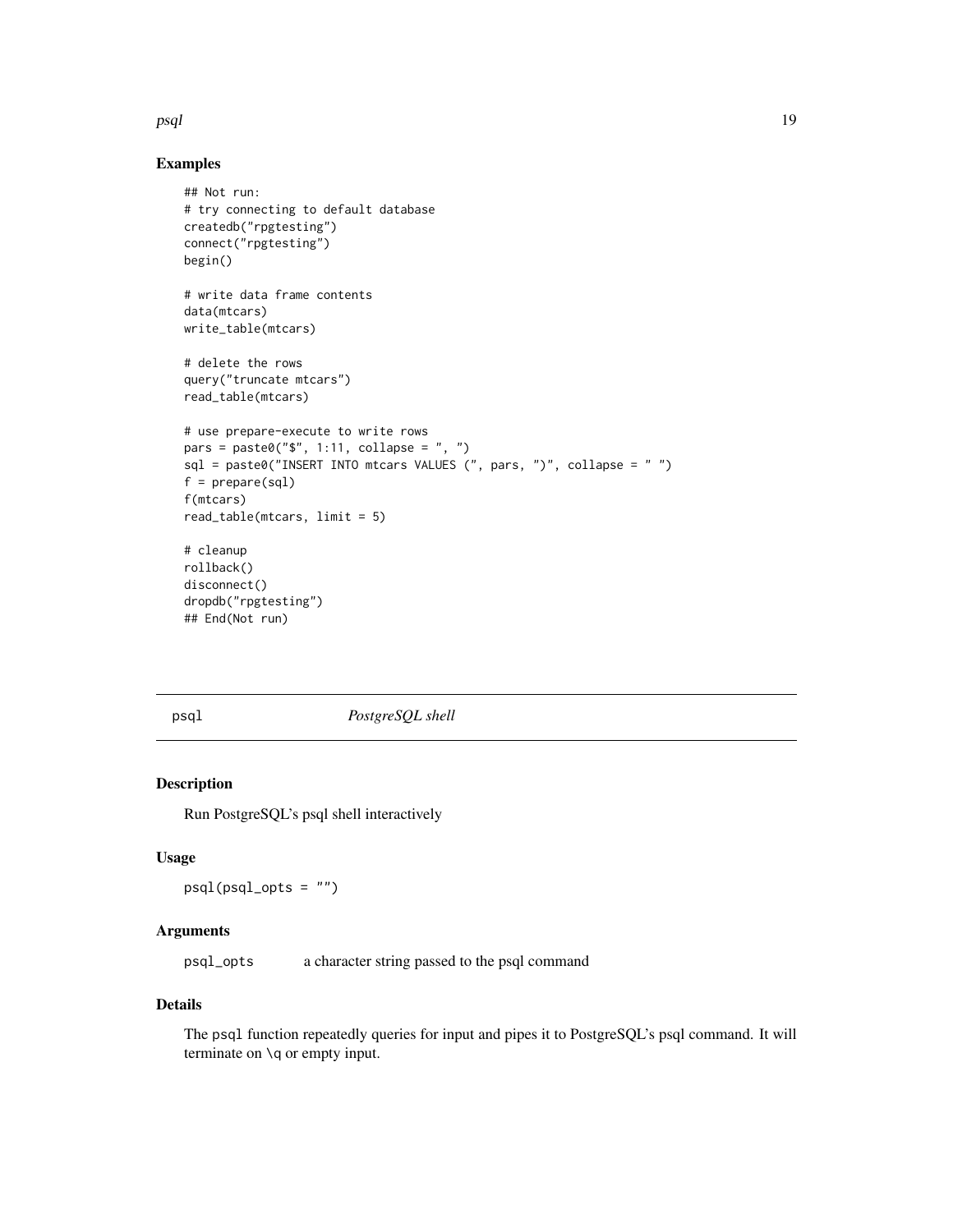If psql\_opts is an empty string, then an attempt will be made to supply suitable options based on the current connection. If there is no active connection, psql will fallback to complied in defaults. If psql\_opts is not an empty string, then it will be passed as-is to psql.

You can type psql's escape commands as usual. Try  $\$ ?. You cannot use  $\$ e or  $\$ ef to evoke an editor. Doing strange things with \! will likely hang the R session.

There is no way to direclty enter a database password. If one is required, you can use a [password](http://www.postgresql.org/docs/9.1/static/libpq-pgpass.html) [file](http://www.postgresql.org/docs/9.1/static/libpq-pgpass.html) or [set\\_conn\\_defaults](#page-15-1).

Unfortunately it is probably impossible to enable GNU readline support so for example up-arrow will recall your R commands, not the psql commands entered. You can always call psql from a terminal.

#### Author(s)

Timothy H. Keitt

#### See Also

[set\\_default\\_password](#page-15-1)

<span id="page-19-1"></span>push\_conn *Multiple PostgreSQL connections*

#### <span id="page-19-2"></span>Description

Manage multiple connections on a stack

#### Usage

push\_conn()

pop\_conn()

swap\_conn()

rotate\_stack(n = 1L)

show\_conn\_stack()

#### Arguments

n number of shifts

<span id="page-19-0"></span>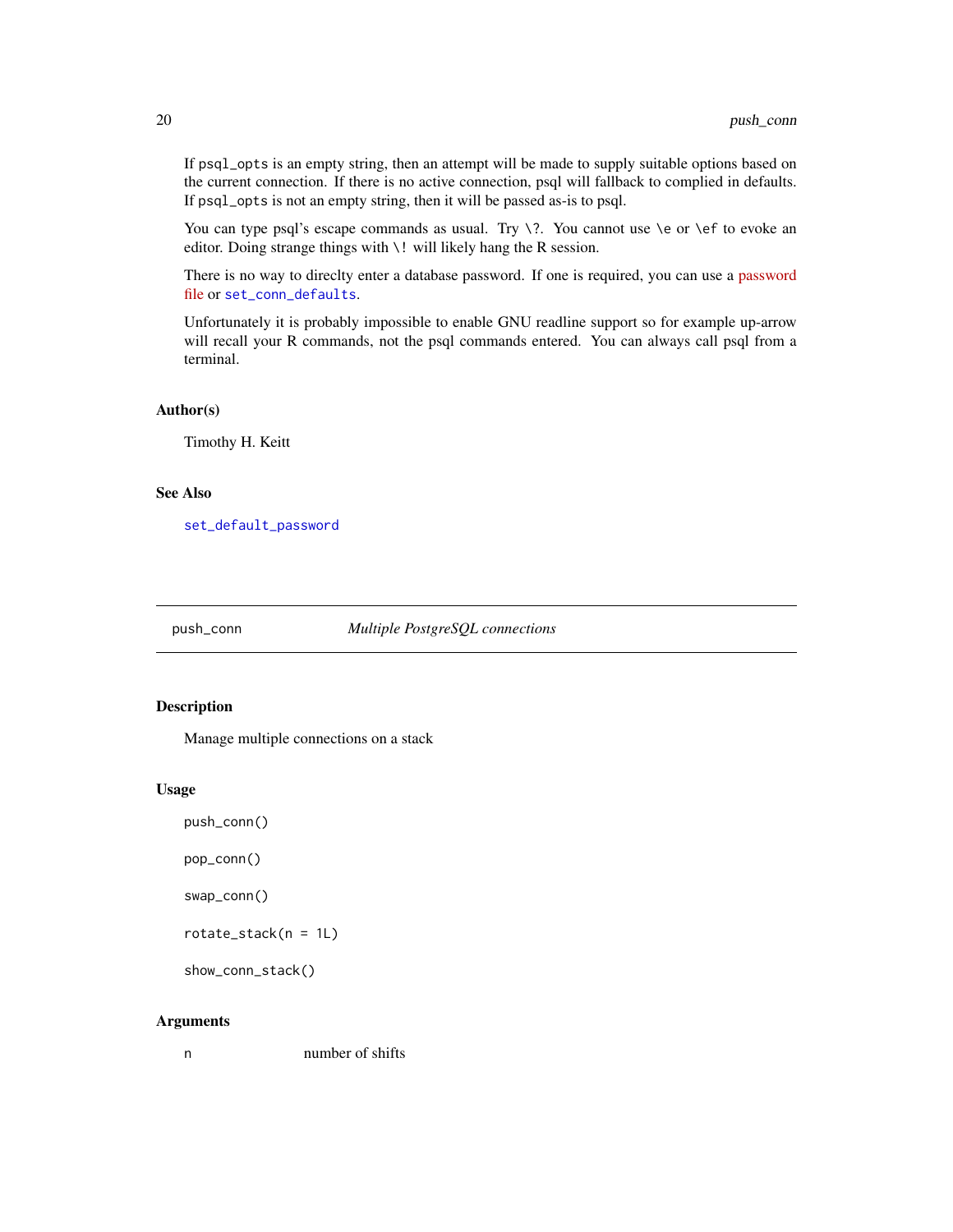# <span id="page-20-0"></span>push\_conn 21

#### Details

These functions allow you to store multiple connections on a stack. They are only used for their side-effects. [rpg](#page-1-1) stores an active connection pointer internally. This pointer can be moved onto the stack and manipulated. Once on the stack, the pointer is no longer active. You must use swap\_conn or pop\_conn to reactive a pushed connection, or call [connect](#page-6-1) to create a new active connection.

push\_conn pushes the current connection onto the connection stack leaving the active connection null.

pop\_conn pops a connection off the stack and makes it active. Whatever connection was active when pop\_conn is called will be disconnected and cleared. Use swap\_conn to preserve the active connection.

swap\_conn swaps the active connection with the connection on the top of the stack. If the stack is empty, the connection is swapped with a null connection.

rotate\_stack moves the bottom of the stack to the top.

show\_conn\_stack returns a data frame with information about the connections on the stack.

# Examples

```
## Not run:
# make some databases
dbs = paste@("rpgdb", 1:3)lapply(paste("createdb", dbs), system)
# connect
connect(dbname = dbs[1]); push_conn()
connect(dbname = dbs[2]); push_conn()
connect(dbname = dbs[3]); push_conn()
show_conn_stack()
rotate_stack()
show_conn_stack()
rotate_stack(2)
show_conn_stack()
pop_conn()
show_conn_stack()
get_conn_info("dbname")
swap_conn()
show_conn_stack()
get_conn_info("dbname")
pop_conn()
show_conn_stack()
pop_conn()
show_conn_stack()
disconnect()
connect()
lapply(paste("dropdb", dbs), system)
## End(Not run)
```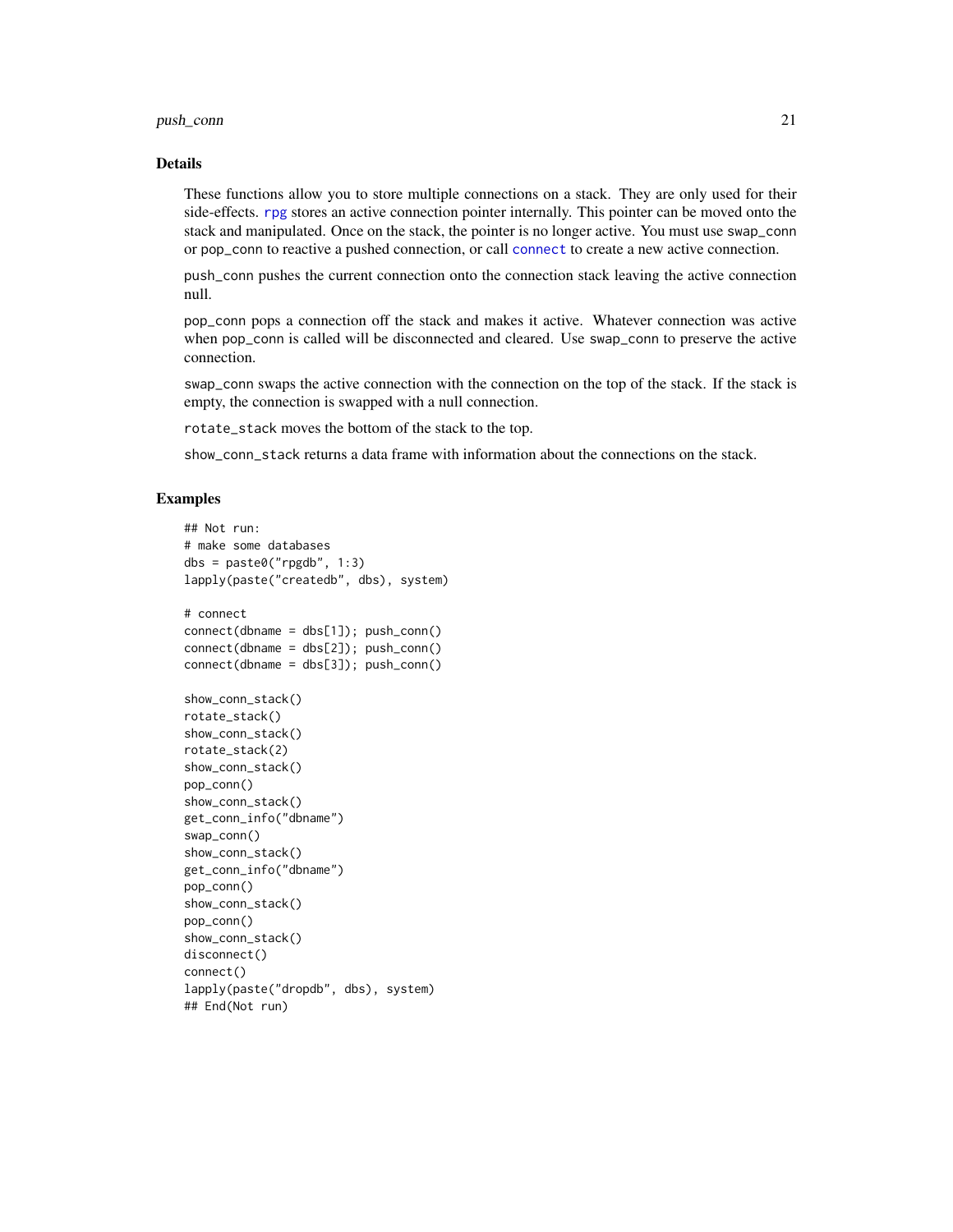<span id="page-21-0"></span>register\_return\_formatter

*Convert R objects to strings*

#### Description

Prepare R objects for sending to postgresql

# Usage

```
register_return_formatter(pgoid, f)
```
format\_for\_send(obj)

#### Arguments

| pgoid | the PostgreSQL type Oid |
|-------|-------------------------|
|       | a function              |
| obi   | any object              |

# Details

The function f must accept a vector of character values and return a vector of values formated appropriately.

R objects that will be written to postgresql must be converted to characters as all data is transferred to the server as text. The S3 method foramt\_for\_send accomplishes this. It accepts any object and returns a character representation.

You can define new conversions by supplying your own S3 override of format\_for\_send.

result\_dim *PostgreSQL query*

# <span id="page-21-1"></span>Description

Issue a query to the current database connection

# Usage

result\_dim()

get\_tuple\_info()

query(sql =  $"$ , pars = NULL)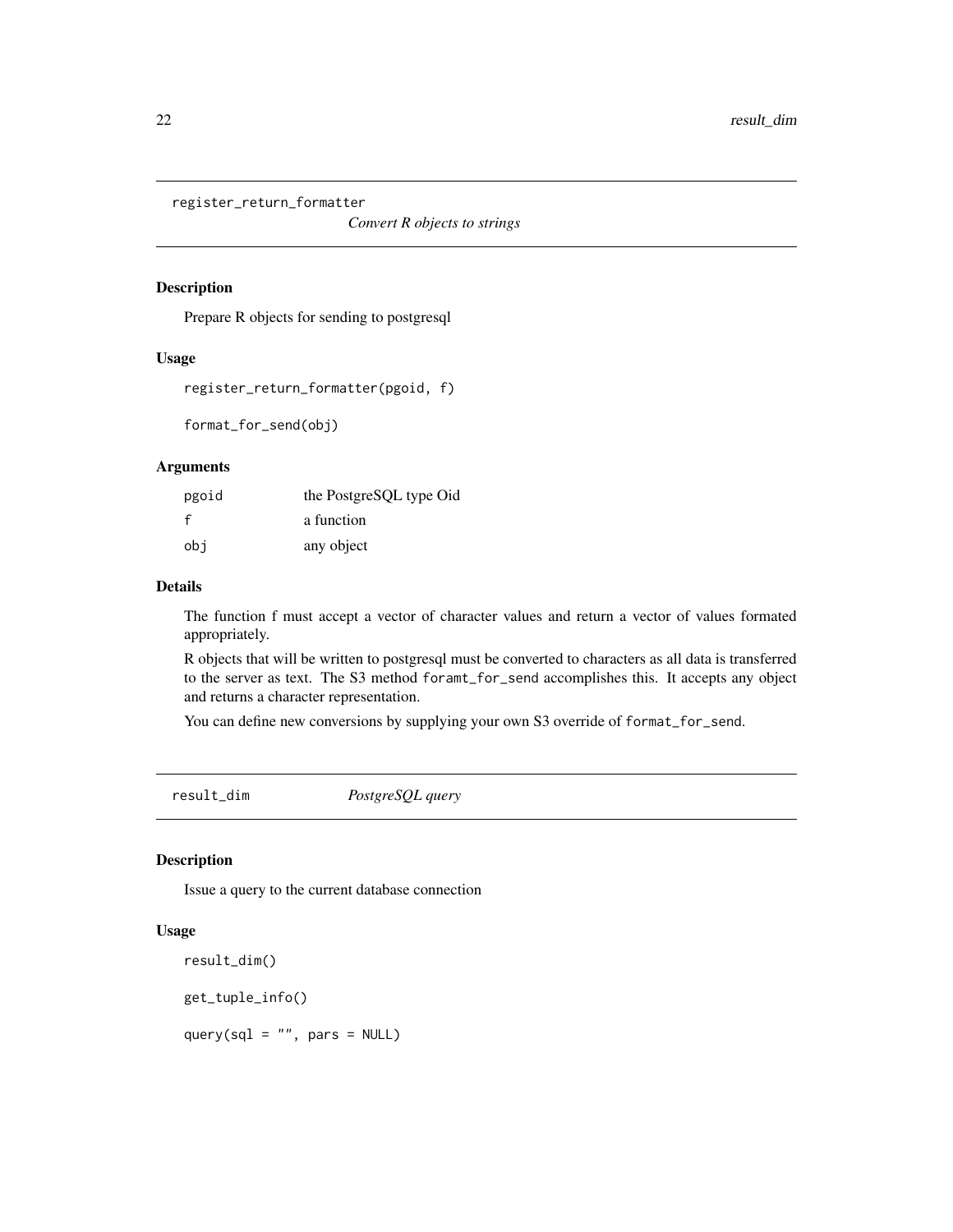# <span id="page-22-0"></span>result\_dim 23

```
query_error()
fetch(sql = "", pars = NULL)execute(...)
```
### Arguments

| sql                     | a query string                            |
|-------------------------|-------------------------------------------|
| pars                    | a character vector of substitution values |
| $\cdot$ $\cdot$ $\cdot$ | list of commands to be pasted together    |

# Details

fetch returns the result of a query as a data frame. If sql is NULL or empty, then an attempt will be made to retrieve any pending resutls from previous queries. Note that query results are not cleared until the next query is issued so fetch will continue to return results until a new query is issued.

execute is a wrapper around query. It will raise an exception if the command does not complete. Exceptions can be caught with [tryCatch](#page-0-0). You cannot use a parameterized query with execute. Unlike query it will [paste](#page-0-0) its arguments into a single string.

# Value

result\_dim returns the number of tuples and fields

get\_tuple\_info returns an integer array with tuple information.

query returns:

| PGRES EMPTY QUERY    | The string sent to the server was empty                                                        |
|----------------------|------------------------------------------------------------------------------------------------|
| PGRES COMMAND OK     | Successful completion of a command returning no data                                           |
| PGRES TUPLES OK      | Successful completion of a command returning data (such as a SELECT or SHOW)                   |
| PGRES COPY OUT       | Copy Out (from server) data transfer started                                                   |
| PGRES COPY IN        | Copy In (to server) data transfer started                                                      |
| PGRES BAD RESPONSE   | The server's response was not understood.                                                      |
| PGRES NONFATAL ERROR | A nonfatal error (a notice or warning) occurred                                                |
| PGRES FATAL ERROR    | A fatal error occurred                                                                         |
| PGRES_COPY_BOTH      | Copy In/Out (to and from server) data transfer started. This is currently used only for stream |
|                      |                                                                                                |

query\_error returns an error string

fetch returns a data frame or a query status object on failure.

execute the result status string

# Author(s)

Timothy H. Keitt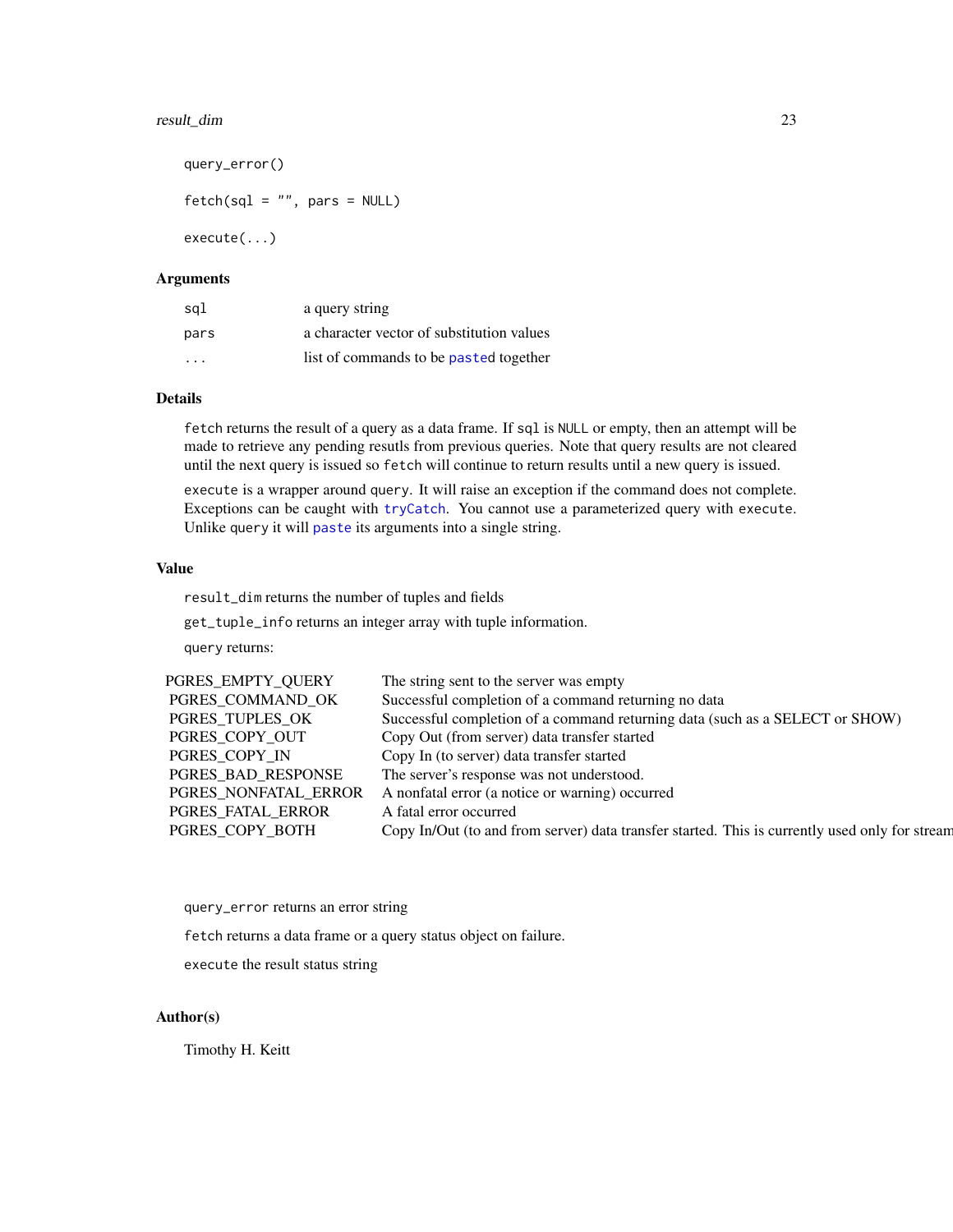# See Also

[psql](#page-18-1)

# Examples

```
## Not run:
createdb("rpgtesting")
connect("rpgtesting")
begin()
execute("DROP SCHEMA IF EXISTS rpgtesting CASCADE")
execute("CREATE SCHEMA rpgtesting")
execute("SET search_path TO rpgtesting")
execute("DROP TABLE IF EXISTS test")
execute("CREATE TABLE test (id integer, field text)")
query("INSERT INTO test VALUES ($1, $2)", c(1, "test"))
fetch("SELECT * FROM test")
result_dim()
fetch("SELECT * FROM testing")
query_error()
rollback()
disconnect()
dropdb("rpgtesting")
## End(Not run)
```
#### set\_path *PostgreSQL path variable*

#### Description

Manipulate the PostgreSQL path variable

#### Usage

```
set_path(..., default = FALSE)
get_path(default = FALSE)
append_path(..., default = FALSE, no_dup = TRUE)
prepend\_path(..., default = FALSE, no\_dup = TRUE)path_contains(..., default = FALSE)
```
# Arguments

| $\cdot$ | path names                           |
|---------|--------------------------------------|
| default | if true, manipulate database default |
| no_dup  | do not add if path exists            |

<span id="page-23-0"></span>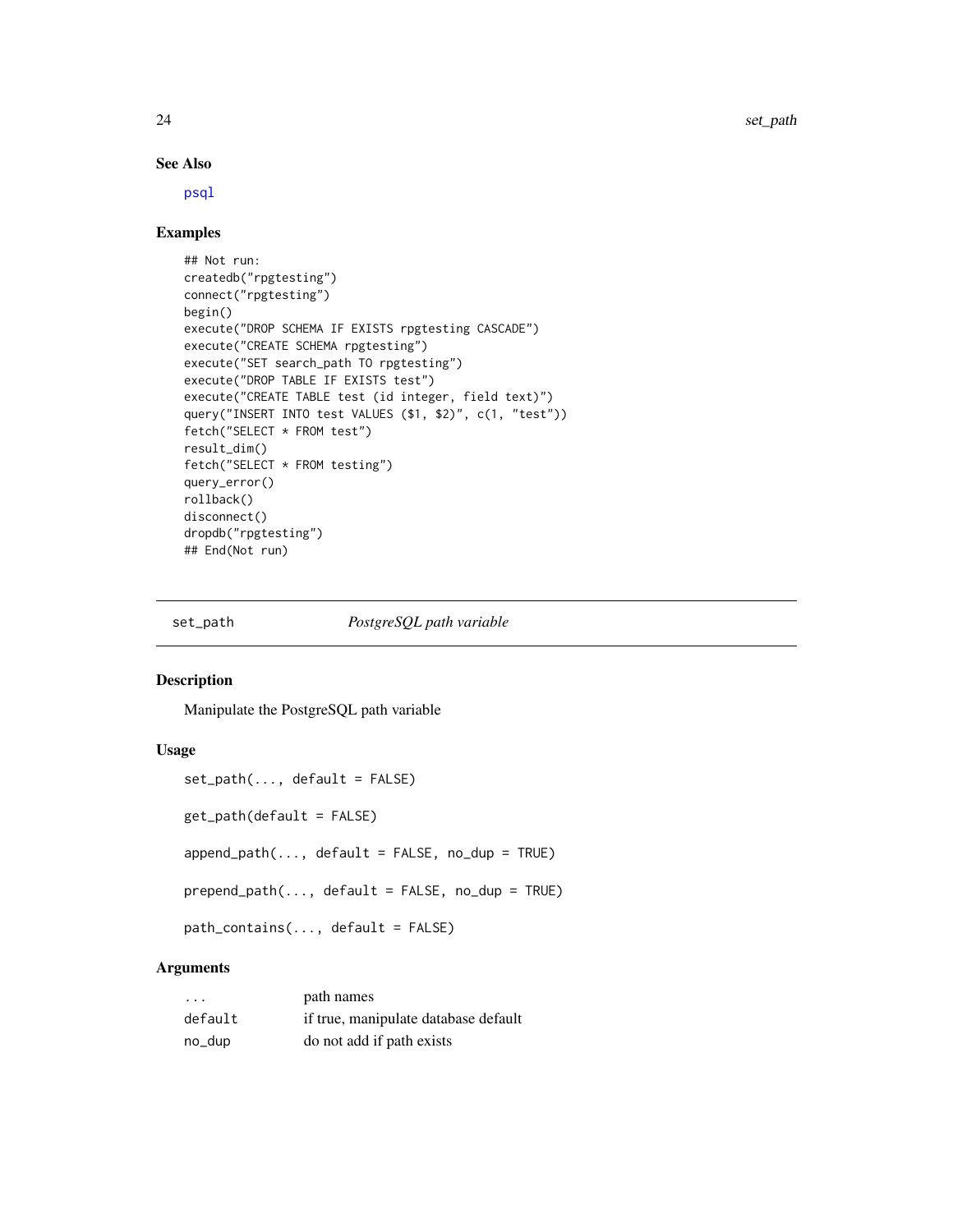<span id="page-24-0"></span>

#### Description

Serialize and write R objects

# Usage

```
stow(..., tablename = "rgstow", schemaname = "rgstow")list_stowed(tablename = "rpgstow", schemaname = "rpgstow")
retrieve(objnames, tablename = "rpgstow", schemaname = "rpgstow")
delete_stowed(objnames, tablename = "rpgstow", schemaname = "rpgstow")
stow_image(imagename = "rpgimage", schemaname = "rpgstow")
retrieve_image(imagename = "rpgimage", schemaname = "rpgstow")
```
# Arguments

| $\cdot$ $\cdot$ $\cdot$ | a list of objects or object names                           |
|-------------------------|-------------------------------------------------------------|
| tablename               | the table for storing objects                               |
| schemaname              | the schema to use                                           |
| objnames                | a character vector with object names or regular expressions |
| imagename               | a table name for stowing the session image                  |

# Details

These functions allow one to write out any R object to a PostgreSQL database and later retrieve them into any R session. The pair stow and retrieve are modeled roughly as [save](#page-0-0) and [load](#page-0-0).

The contents of ... are handled specially. If a named argument is passed, then the object will be stowed and retrieved with that name. A raw string will not be stowed if it matches the name of any R object; the matching R object will be stowed instead. A vector of strings will however be stowed as is. Object names will be coerced to valid identifiers using [make.names](#page-0-0). Names must be unique and not collide with any existing object name in the same table.

retrieve assigns the stowed values to the stowed names in the global environment. It will overwrite any variable that has the same name as a stowed object.

The functions retrieve and delete\_stowed use regular expression matching as implemented by the [PostgreSQL](http://www.postgresql.org/docs/9.1/static/functions-matching.html)  $\sim$  operator.

stow\_image and retrieve\_image will stow all objects in the current session and retrieve them later. Note that stow\_image will overwrite all existing objects stowed within imagename.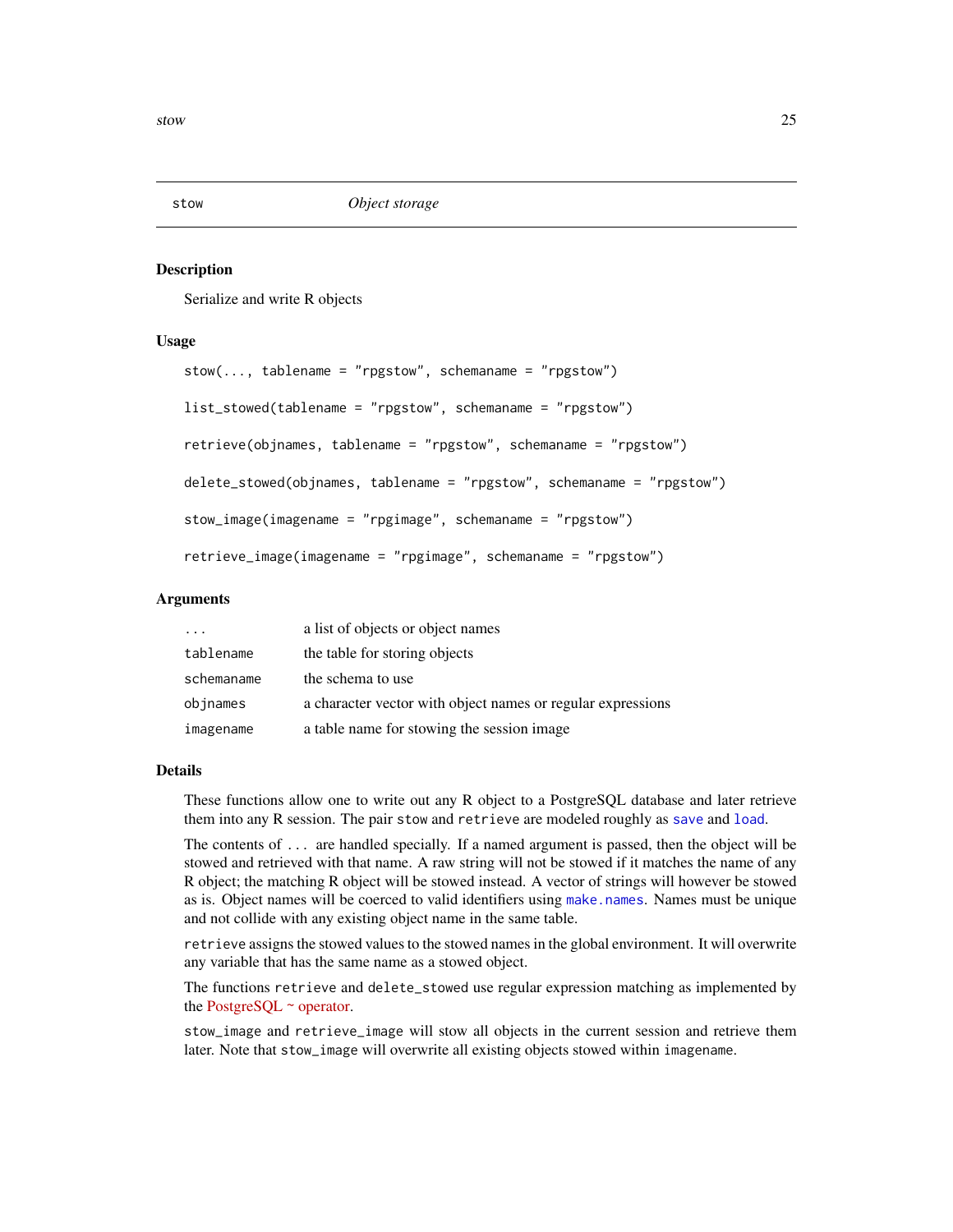# Author(s)

Timothy H. Keitt

# See Also

[RApiSerialize](#page-0-0)

# Examples

```
## Not run:
createdb("rpgtesting")
connect("rpgtesting")
begin()
stow("test")
list_stowed()
stow("test")
list_stowed()
stow(x = "test")list_stowed()
x = 1stow(x)
list_stowed()
stow(y = x)list_stowed()
rm(x)retrieve(".*")
print(test)
print(x)
print(y)
delete_stowed(".*")
data(mtcars)
stow(mtcars)
list_stowed()
rm(mtcars)
retrieve("mtcars")
head(mtcars)
rollback()
disconnect()
dropdb("rpgtesting")
## End(Not run)
```
trace\_conn *PostgeSQL connection tracing*

# Description

Functions to manage connection tracing

<span id="page-25-0"></span>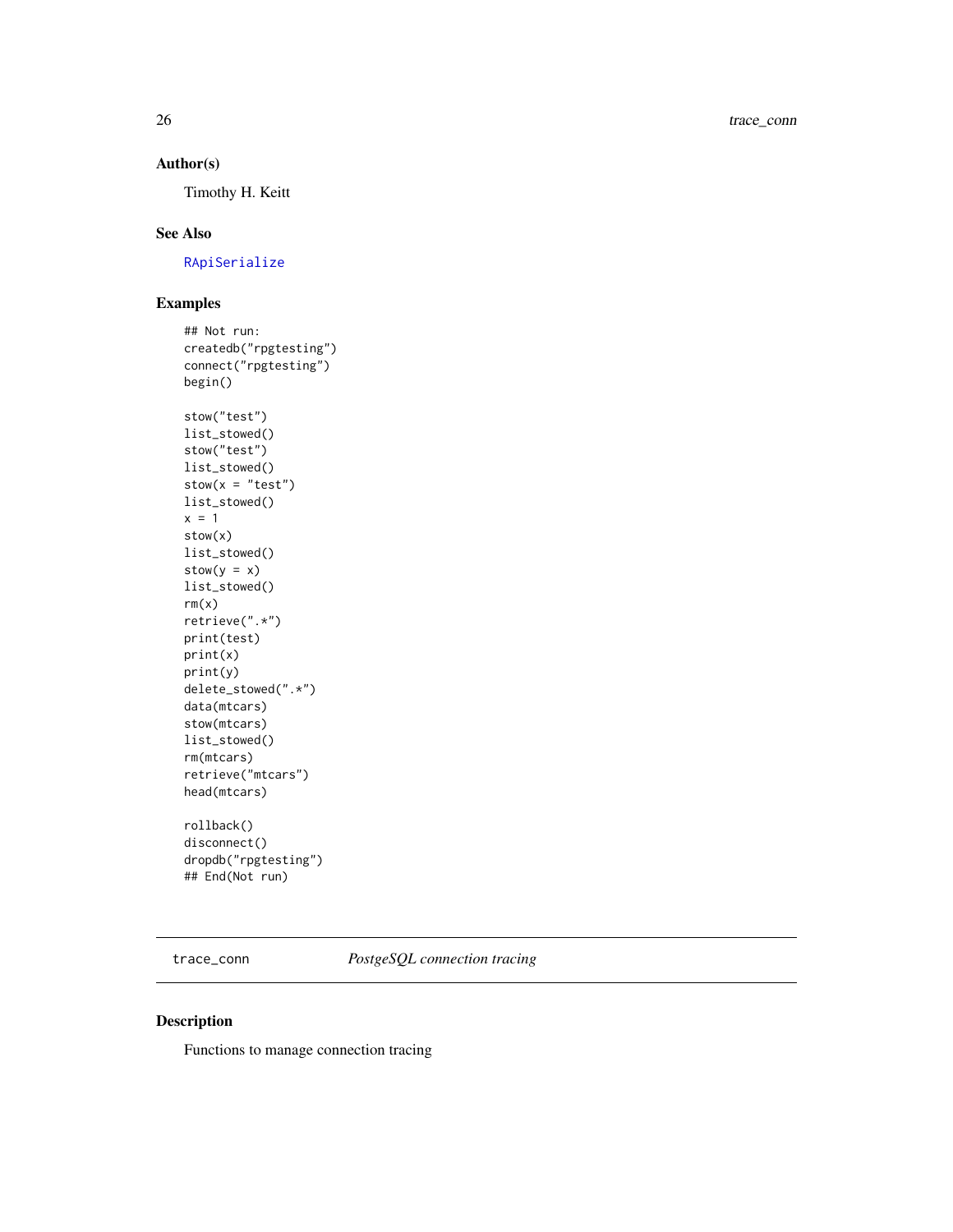# <span id="page-26-0"></span>trace\_conn 27

# Usage

```
trace_conn(filename = "", append = FALSE)
untrace_conn(remove = FALSE)
trace_filename()
dump_conn_trace(warn = FALSE, ...)
```
# Arguments

| filename | where to send the tracing              |
|----------|----------------------------------------|
| append   | if true, append to existing file.      |
| remove   | if true, unlink the tracing file       |
| warn     | if true, readLines will issue warnings |
|          | passed to readLines                    |

# Details

PostgeSQL tracing lets you observe all information passing between rpg and the database server.

trace\_conn begins tracing and untrace\_conn stops tracing.

dump\_conn\_trace invokes [readLines](#page-0-0) on the trace file.

# Value

trace\_filename: the name of the file containing trace information.

# Author(s)

Timothy H. Keitt

# Examples

```
## Not run:
createdb("rpgtesting")
connect("rpgtesting")
trace_conn()
list_tables()
dump_conn_trace(n = 40)
untrace_conn(remove = TRUE)
disconnect()
dropdb("rpgtesting")
## End(Not run)
```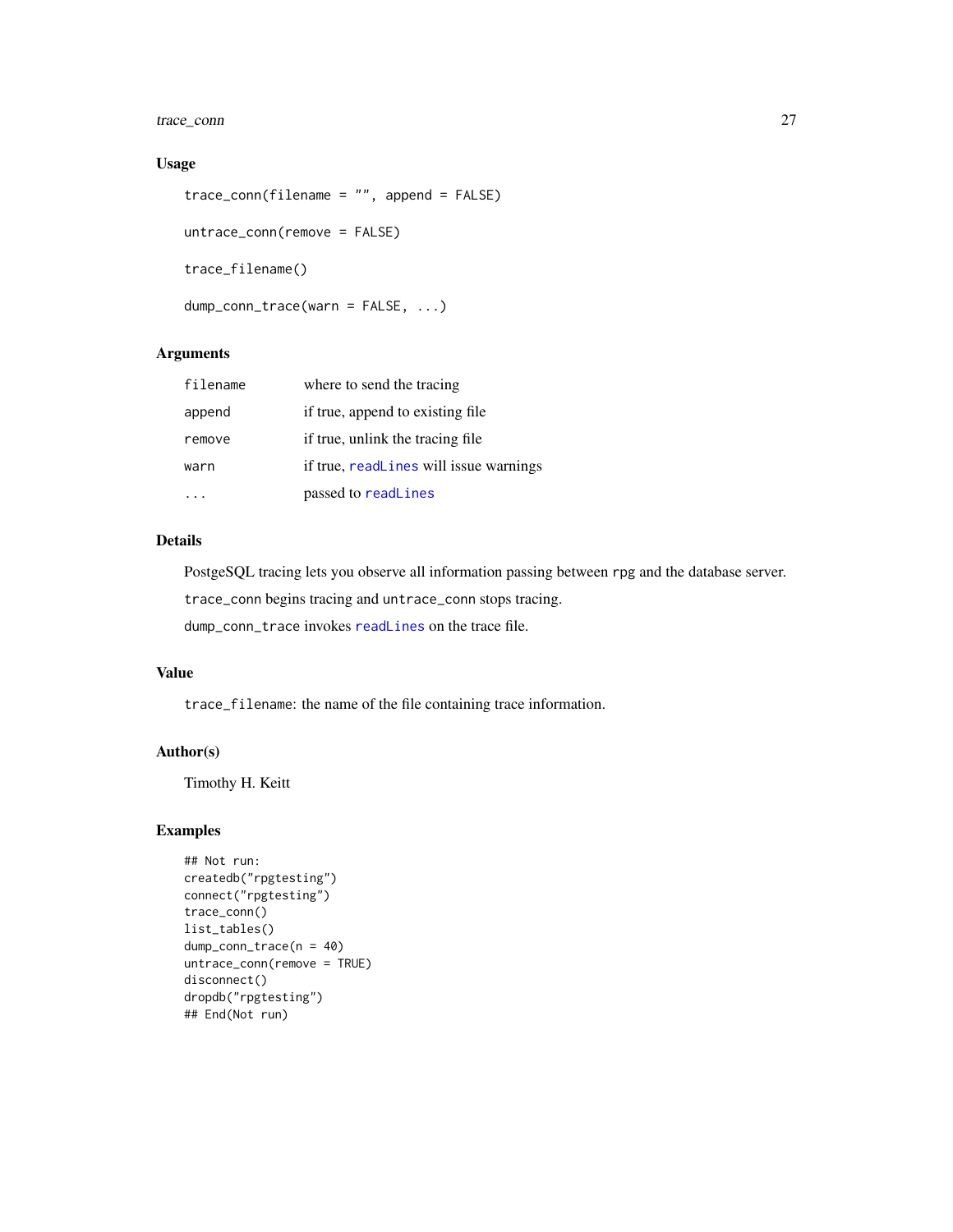<span id="page-27-1"></span><span id="page-27-0"></span>

# <span id="page-27-2"></span>Description

Reads and writes table to and from database

#### Usage

```
write_table(x, tablename, pkey = NULL, row_names = NULL,
  schemaname = NULL, types = NULL, append = FALSE, overwrite = FALSE)
read_table(tablename, what = "*", limit = NULL, row_names = NULL,
  schemaname = NULL, pkey_to_row_names = FALSE)
```
#### Arguments

| x                 | a data frame or something convertible to a data frame.  |
|-------------------|---------------------------------------------------------|
| tablename         | the name of the table to read from or write to          |
| pkey              | a column name to use as primary key                     |
| row_names         | a column name to write row names                        |
| schemaname        | the schema name                                         |
| types             | a list of valid PostgreSQL type names                   |
| append            | if true, append rows to existing table                  |
| overwrite         | if true, destroy existing table with the same name      |
| what              | a vector of column names                                |
| limit             | only return this many rows                              |
| pkey_to_row_names |                                                         |
|                   | if true and row_names not given, use primary key column |

# Details

A table is created using the current connection. If pkey does not match any column name, then a new column is created with the name given by pkey. Its type will be serial and it will be set as the primary key. If pkey does match an existing column name, then that column will be used as the primary key. Note that [make.unique](#page-0-0) will be called on the column names before this matching is done. If row\_names is a character string, the data frame row names will be stored in a column with the column name given by row\_names. The row\_names column can also be the primary key if pkey is the same as row\_names.

If row\_names is specified when calling read\_table, then the resulting data frame will have row names installed from the column named in row\_names. Note that the column named in row\_names must match a column specified by what. The matching column will be removed from the data frame.

If types is not supplied, they will be computed from the classes and types of the columns of input.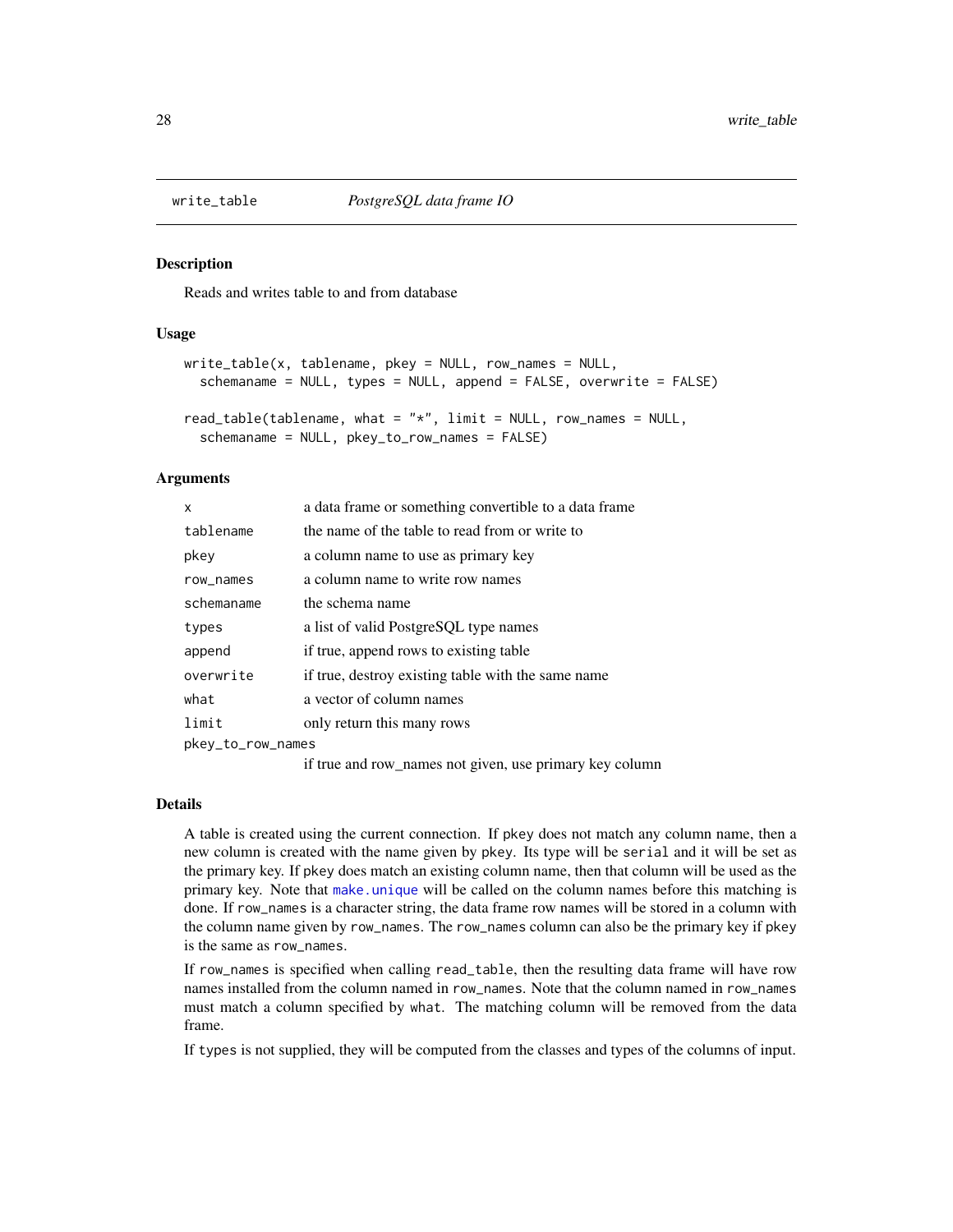# <span id="page-28-0"></span>write\_table 29

# Value

write\_table the final query status

read\_table a data frame

#### Note

The entire process is wrapped within a transcation. On failure at any point, the transaction will be rolled back and the database unaffected.

Also, write\_table uses SQL INSERT statements and as such will be slow for large tables. You are much better off bulk loading data using the COPY command outside of R.

#### Author(s)

Timothy H. Keitt

# See Also

[copy\\_from](#page-7-2)

## Examples

```
## Not run:
# connect using defaults
createdb("rpgtesting")
connect("rpgtesting")
begin()
# write data frame contents
data(mtcars)
write_table(mtcars)
# make "cyl" primary key (will fail unique constraint)
write_table(mtcars, pkey = "cyl", overwrite = TRUE)
# also write row names to "id"
write_table(mtcars, row_names = "id", overwrite = TRUE)
# row names as primary key
write_table(mtcars, row_names = "id", pkey = "id", overwrite = TRUE)# default R row names and only first 3 columns
read_table("mtcars", what = "mpg, cyl, disp", limit = 3)
# row names from column "id"
read_table("mtcars", row_names = "id", limit = 3)
# get row names from primary key
read_table("mtcars", pkey_to_row_names = TRUE, limit = 3)
#cleanup
```
rollback()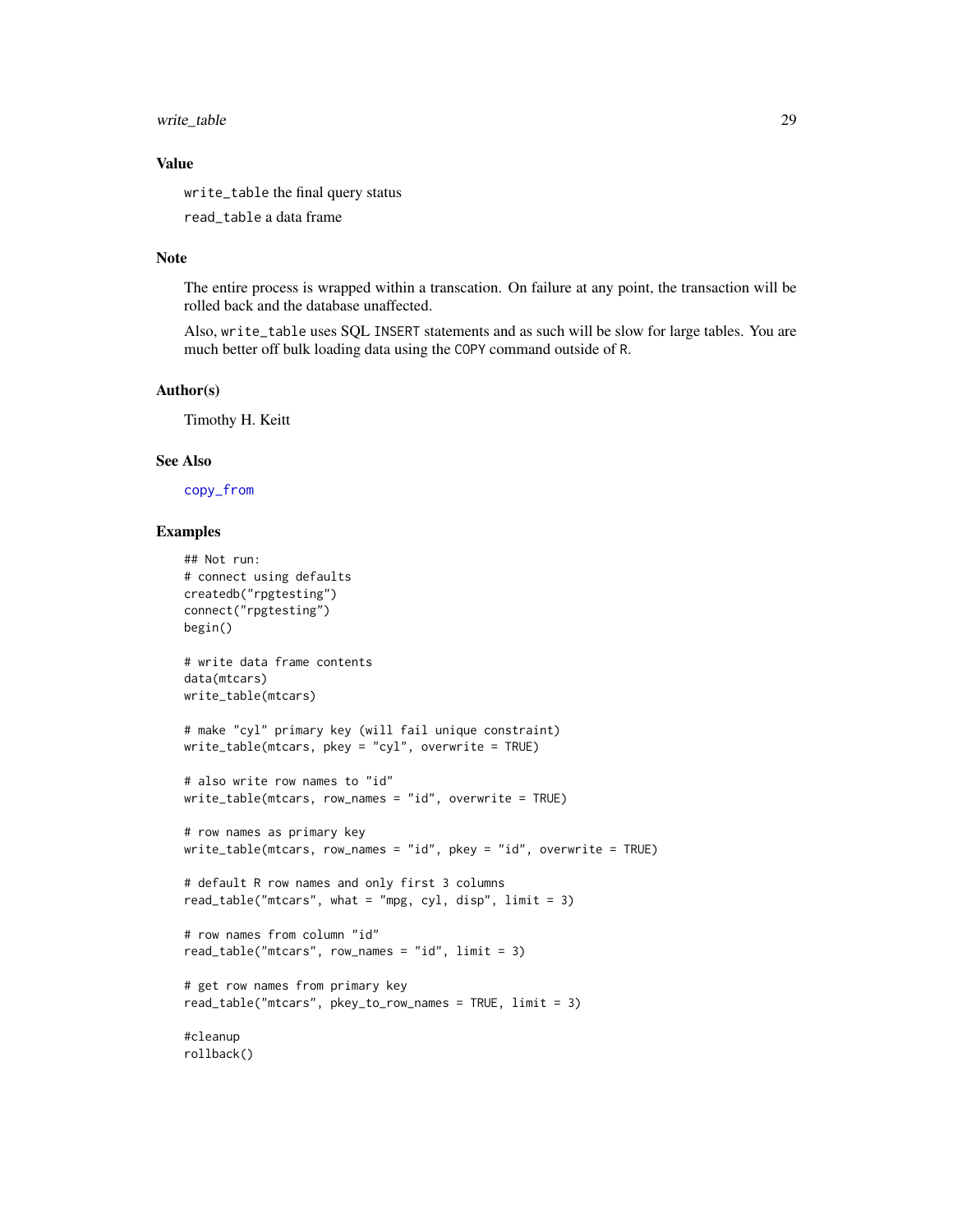30 write\_table

disconnect() dropdb("rpgtesting") ## End(Not run)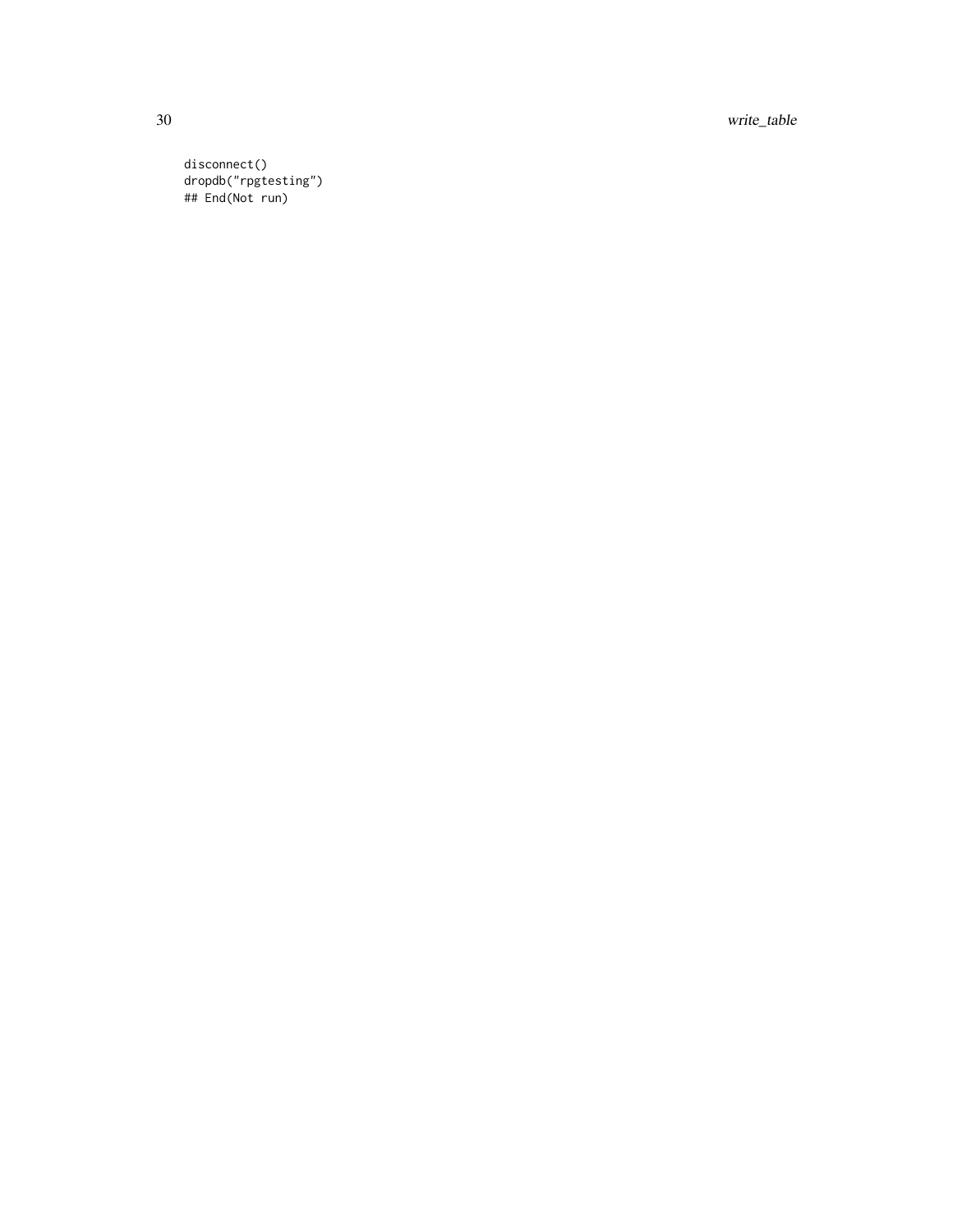# <span id="page-30-0"></span>**Index**

∗Topic package rpg-package, [2](#page-1-0) .Last.lib, *[8](#page-7-0)* add\_column *(*create\_index*)*, [10](#page-9-0) add\_foreign\_key *(*create\_index*)*, [10](#page-9-0) add\_primary\_key *(*create\_index*)*, [10](#page-9-0) append\_path *(*set\_path*)*, [24](#page-23-0) async\_query, [3](#page-2-0) async\_status *(*async\_query*)*, [3](#page-2-0) begin, [5](#page-4-0) cancel *(*async\_query*)*, [3](#page-2-0) commit *(*begin*)*, [6](#page-5-1) connect, *[3](#page-2-0)*, [7,](#page-6-0) *[21](#page-20-0)* copy\_from, [8,](#page-7-0) *[29](#page-28-0)* copy\_to, *[17](#page-16-0)* copy\_to *(*copy\_from*)*, [8](#page-7-0) create\_index, [10](#page-9-0) create\_schema *(*create\_index*)*, [10](#page-9-0) createdb *(*create\_index*)*, [10](#page-9-0)

delete\_stowed *(*stow*)*, [25](#page-24-0) describe\_table *(*list\_tables*)*, [15](#page-14-0) disconnect *(*connect*)*, [7](#page-6-0) dropdb *(*create\_index*)*, [10](#page-9-0) dump\_conn\_trace *(*trace\_conn*)*, [26](#page-25-0)

cursor, *[4](#page-3-0)*, *[9](#page-8-0)*, [11](#page-10-0)

enable\_extension *(*libpq\_version*)*, [13](#page-12-0) enable\_postgis *(*libpq\_version*)*, [13](#page-12-0) encrypt\_password *(*libpq\_version*)*, [13](#page-12-0) execute, *[3](#page-2-0)* execute *(*result\_dim*)*, [22](#page-21-0)

fetch, *[3](#page-2-0)* fetch *(*result\_dim*)*, [22](#page-21-0) finish\_async *(*async\_query*)*, [3](#page-2-0) format\_for\_send *(*register\_return\_formatter*)*, [22](#page-21-0) get\_conn\_defaults *(*ping*)*, [16](#page-15-0) get\_conn\_error *(*ping*)*, [16](#page-15-0) get\_conn\_info *(*ping*)*, [16](#page-15-0) get\_encoding *(*libpq\_version*)*, [13](#page-12-0) get\_path *(*set\_path*)*, [24](#page-23-0) get\_tuple\_info *(*result\_dim*)*, [22](#page-21-0) is\_busy *(*async\_query*)*, [3](#page-2-0) libpq\_version, [13](#page-12-0) list\_databases *(*list\_tables*)*, [15](#page-14-0) list\_schema *(*list\_tables*)*, [15](#page-14-0) list\_stowed *(*stow*)*, [25](#page-24-0) list\_tables, [15](#page-14-0) load, *[25](#page-24-0)* make.names, *[25](#page-24-0)* make.unique, *[28](#page-27-0)* make\_service *(*connect*)*, [7](#page-6-0) paste, *[23](#page-22-0)* path\_contains *(*set\_path*)*, [24](#page-23-0) ping, [16](#page-15-0) pop\_conn, *[3](#page-2-0)* pop\_conn *(*push\_conn*)*, [20](#page-19-0) prepare, [18](#page-17-0) prepend\_path *(*set\_path*)*, [24](#page-23-0) psql, *[15](#page-14-0)*, *[17](#page-16-0)*, [19,](#page-18-0) *[24](#page-23-0)* push\_conn, *[3](#page-2-0)*, [20](#page-19-0) query, *[3](#page-2-0)*, *[12](#page-11-0)* query *(*result\_dim*)*, [22](#page-21-0) query\_error *(*result\_dim*)*, [22](#page-21-0) RApiSerialize, *[26](#page-25-0)* read.csv, *[9](#page-8-0)* read\_table, *[9](#page-8-0)* read\_table *(*write\_table*)*, [28](#page-27-0) readLines, *[27](#page-26-0)* register\_return\_formatter, [22](#page-21-0) reset\_conn\_defaults *(*ping*)*, [16](#page-15-0)